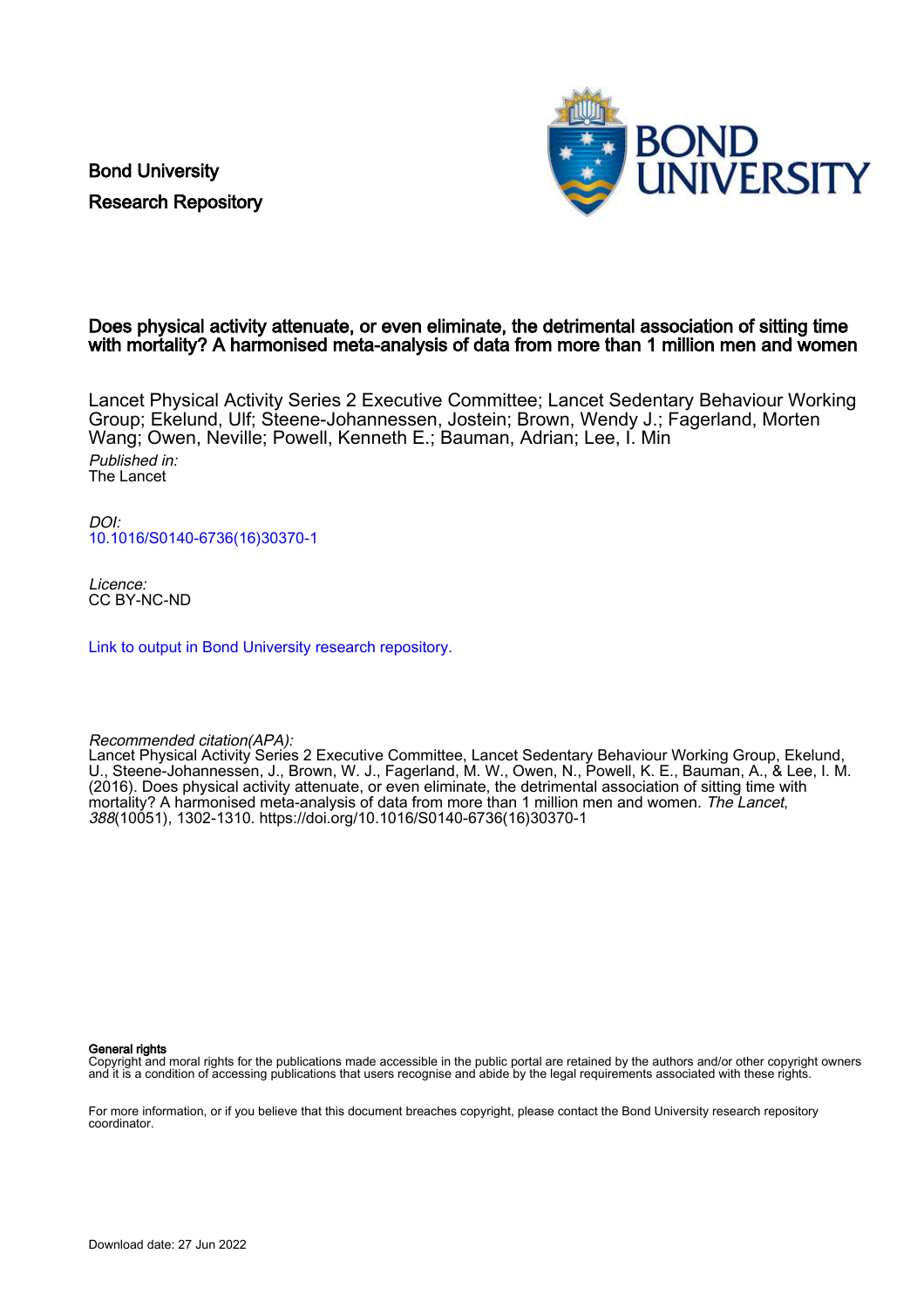# **Does physical activity attenuate, or even eliminate the detrimental association of sitting time with mortality? A harmonised meta-analysis of data from more than one million men and women**

Ulf Ekelund  $1,2$ , Jostein Steene-Johannessen  $1$ , Wendy J Brown  $3$ , Morten Wang Fagerland  $1,4$ , Neville Owen <sup>5</sup>, Kenneth E Powell <sup>6</sup>, Adrian Bauman <sup>7</sup>, I-Min Lee <sup>8,9</sup>

for The Lancet Physical Activity Series Working Group\* and the Lancet Sedentary Behaviour Working Group\*\*

<sup>1</sup> Department of Sport Medicine, Norwegian School of Sport Sciences, Oslo, Norway

<sup>2</sup> MRC Epidemiology Unit, University of Cambridge, Cambridge, UK

<sup>3</sup> Centre for Research on Exercise, Physical Activity and Health, School of Human Movement and Nutrition Sciences, University of Queensland, Australia

4 Oslo Centre for Biostatistics and Epidemiology Research Support Services Oslo University Hospital Norway

5 Baker IDI Heart and Diabetes Institute, Melbourne, Australia

<sup>6</sup> Atlanta, GA, USA

<sup>7</sup> School of Public Health, Sydney University, Australia

8Division of Preventive Medicine, Brigham and Women's Hospital, Harvard Medical School, Boston, MA, USA

<sup>9</sup> Department of Epidemiology, Harvard School of Public Health, Boston, MA, USA

\*, \*\* Listed at end of manuscript

## **Address for correspondence:**

Ulf Ekelund Department of Sports Medicine, Norwegian School of Sports Sciences, PO Box 4014, Ullevål Stadion, 0806, Oslo, Norway E-mail: [Ulf.ekelund@nih.no](mailto:Ulf.ekelund@nih.no) Phone: +4723262239 Word count; 329 (abstract); 3425 (main text)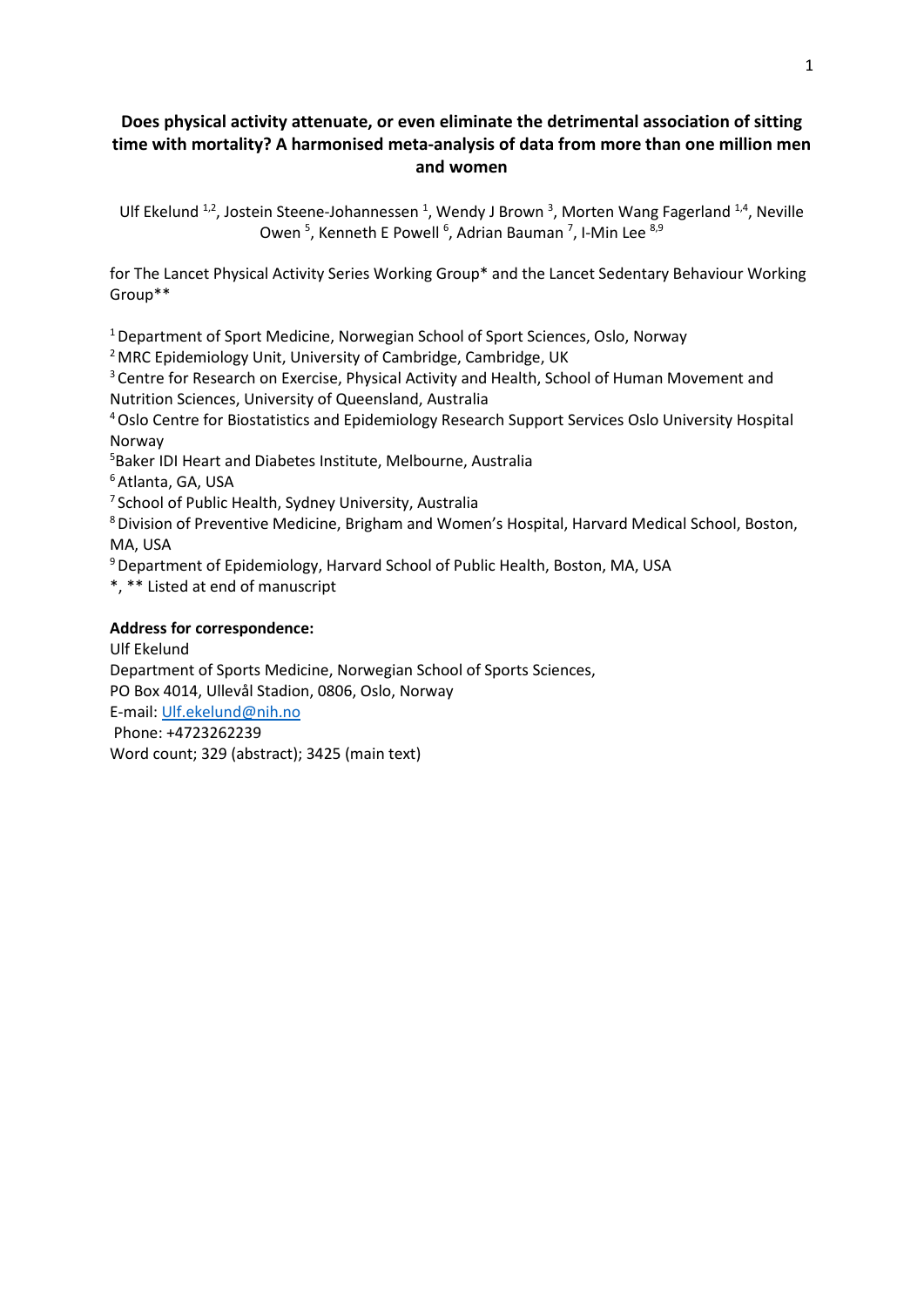### **Abstract**

### **Background**

High amounts of sedentary behaviour have been associated with increased risks for several chronic conditions and mortality. However, it is unclear whether physical activity attenuates or even eliminates the detrimental effects of prolonged sitting.

## **Methods**

We included data from 16 studies, of which 14 were identified through a systematic review of six databases from database inception until October 2015 and two were additional unpublished studies where pertinent data were available. All study data were analysed according to a harmonised protocol, which categorized reported daily sitting time and TV-viewing time into four standardised groups each, and physical activity into quartiles. We then combined data across all studies (N=1,005,791) to analyse the joint and stratified associations of daily sitting time and physical activity with all-cause mortality, and estimated summary hazard ratios using Cox regression.We repeated these analyses using TV-viewing time instead of daily sitting time.

### **Findings**

Daily sitting time was not associated with higher all-cause mortality rates among those in the most active quartile. Compared with the referent (<4 h of sitting per day and highest quartile of physical activity [>35.5 MET-hour/week]), there was no increased risk of dying during follow up in those who sat for more than 8h/day but who also reported >35.5 MET-hour/week of activity (HR=1.04; 95% CI, 0.99, 1.10). In contrast, those who sat the least (<4 h/day) and were in the lowest (<2.5 METhour/week) activity quartile had a significantly increased risk of dying during follow-up (HR=1.27, 95% CI, 1.22, 1.31). For TV viewing time, >3 hours/day was associated with higher mortality rates regardless of physical activity, except in the most active quartile, where mortality rates were significantly higher only in the >5 hours/day group.

### **Interpretation**

High levels of moderate intensity physical activity (i.e. about 60 to 75 minutes per day) appear to eliminate the increased risk of death associated with high sitting time. However, this high activity level attenuates, but does not eliminate the increased risk associated with high TV viewing time.

### **Funding**

None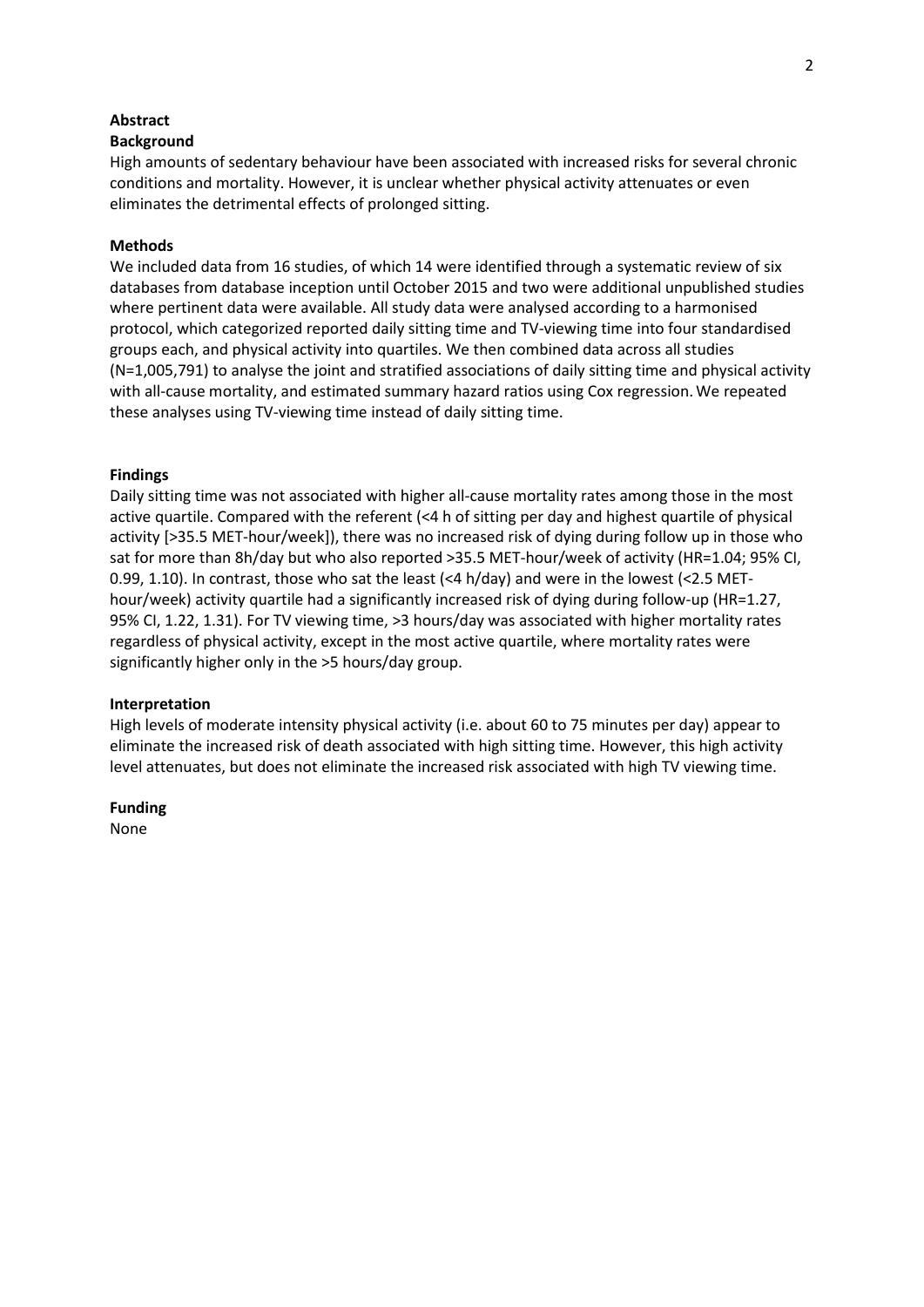### **INTRODUCTION**

In a seminal 1953 Lancet paper, Morris and colleagues demonstrated an increased risk of coronary heart disease (CHD) in London bus drivers compared with conductors. <sup>1</sup> Since then, numerous observational studies have shown that lack of physical activity is a major risk factor for morbidity and premature mortality.<sup>2-4</sup> Indeed, recent estimates indicate that not meeting physical activity recommendations is responsible for more than 5 million deaths globally each year. 4

Today, sedentary behaviours are highly prevalent and data from adults in high-income countries suggest the majority of time awake is spent sedentary. <sup>5,6</sup> Further, high amounts of sedentary behaviour, usually assessed as daily sitting time or time spent viewing TV, have been associated with increased risks for several chronic conditions and mortality.  $7-9$  A crucial question is: if one is active enough, will this attenuate or even eliminate the detrimental association of daily sitting time with mortality? 8,9

We therefore conducted a systematic review and meta-analysis to examine the joint and stratified associations of sedentary behaviour and physical activity with all-cause mortality, using data from studies which were analysed according to a standard protocol.

### **METHODS**

### **Data Sources, Literature Search and Study Selection**

Following PRISMA guidelines,<sup>10</sup> we identified 16 published  $11-26$  studies through a systematic review of six databases (PubMed, PsycINFO, EMBASE, Web of Science, Sport Discus and Scopus) from data base inception until October 30<sup>th</sup> 2014, updating the search up to October 10<sup>th</sup> 2015 (a detailed search description is provided in the appendix). We also obtained data from two additional studies where the pertinent data were available but not published. <sup>27,28</sup> Authors/principal investigators were contacted and asked about their willingness to participate in a harmonised meta-analysis. One study<sup>12</sup> did not respond to our request to participate and one additional study was excluded as it measured physical activity by accelerometry, which could not be harmonised with self-report data. For one other study, the Women's Health Initiative Observational Study (WHIOS)<sup>26</sup> investigators did not agree to participate but data for a shorter follow-up were publicly available.<sup>29</sup> Thus, individual data from 16 studies were analysed according to a pre-defined protocol and included in the harmonised meta-analyses. We included English-language, prospective cohort studies that had individual level exposure and outcome data, provided data on both daily sitting or TV-viewing time and physical activity, and reported effect estimates (hazard ratios, odds ratios or relative risks with 95% CIs) for all-cause, cardio-vascular disease (CVD), breast, colon and colorectal cancer mortality. This review protocol is registered with the PROSPERO database

[\(http://www.crd.york.ac.uk/PROSPERO/display\\_record.asp?ID=CRD42015023870\)](http://www.crd.york.ac.uk/PROSPERO/display_record.asp?ID=CRD42015023870).

### **Data extraction**

One author (JSJ) extracted, and all other authors confirmed, the following information from each eligible study: name of the first author, study location, source and number of participants, age, number of men and women, years of follow-up, number of deaths from all-causes, cancer, and cardio-vascular disease (CVD) and methods of ascertainment, assessment details for physical activity and sitting time, and covariates included in adjusted models (Table 1).

#### **Data Harmonisation**

To reduce heterogeneity we first reviewed the questionnaires used to assess sedentary behaviour and physical activity, then determined whether it was possible to define these exposures using the same metric across all studies. All but two studies<sup>13,14</sup> asked about sitting time using an open-ended format or categories that could be collapsed into four or five common groups (Supplementary Table 1). Of the remaining two studies, one<sup>13</sup> used five categories (almost none, 1/4 of the time, 1/2 of the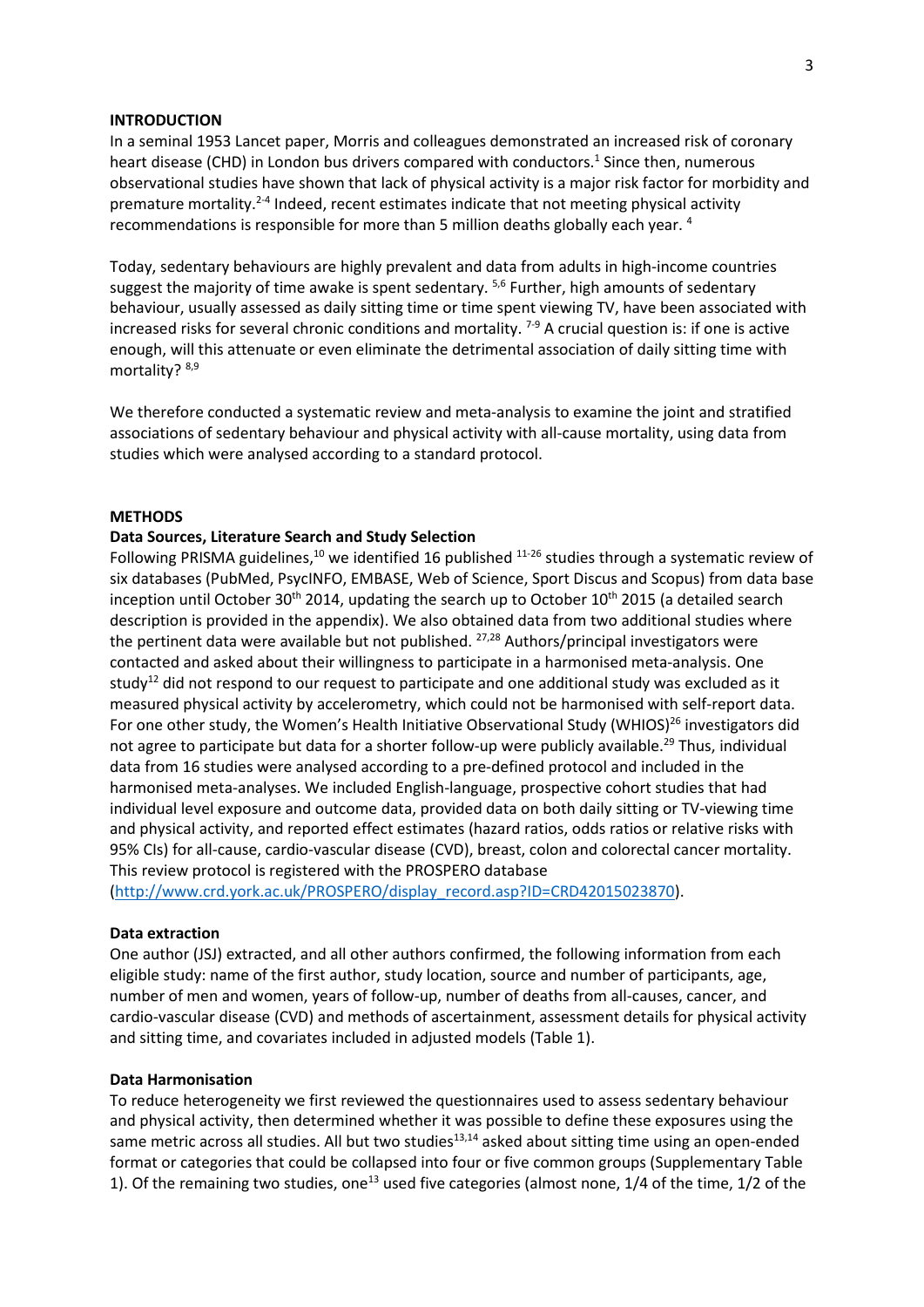time, 3/4 of the time and almost all) that were collapsed into four by combining the two highest categories, while another used only three categories of sitting time<sup>14</sup> (see Appendix). Data on TVtime from six studies  $16,20,22-25$  could be combined into four common groups (Supplementary Table 2). Data from each study were reanalysed using predefined categories of sitting time in four groups (0- <4h/day, 4-<6 h/day, 6-8h/day, >8h/day) and TV-viewing time in four groups (<1 h/day, 1-2 h/day, 3- 4 h/day and  $>5$  h/day).

Physical activity was assessed by different validated self-report questionnaires in all studies. To reduce heterogeneity in the assessment of physical activity, we only included information on walking and leisure time and recreational physical activities (including exercise and sports) as this information was available from all studies (Supplementary table 1). We asked each contributing study to recalculate their estimated physical activity energy expenditure by multiplying the reported duration by the intensity, and expressing physical activity in MET-hours per week (MET-h/week). We used the same MET-values for intensity as in the original publications. For those studies that simply reported duration of specific physical activities  $14,19,22$  we assigned the following conventionally accepted intensity levels: walking, 3.3 METs; moderate intensity activity, 4 METs; vigorous intensity activity, 7 METs; and strenuous sports, 7.2 METs. <sup>30</sup> Therefore, our estimate of physical activity reflects participation in moderate and vigorous intensity activity (MVPA). Due to the design of the questions used for assessing physical activity it was not possible to calculate MET-h/week in its continuous form in four studies. 14,17,22,27 In these studies, we asked contributing studies to calculate MET-h/week in three  $14$  or four  $17,22,27$  categories which were assumed to reflect the quartiles derived from the other studies (Supplementary Table 2).

The median MET-h/week across studies for the upper boundary for the  $1<sup>st</sup>$  (lowest) quartile was 2.5 MET-h/week (equivalent to about 5 minutes of moderate intensity activity per day). Corresponding values for the 2<sup>nd</sup> and 3<sup>rd</sup> quartiles were 16 MET-h/week (about 25-35 min of moderate intensity activity per day) and 30 MET-h/week (about 50-65 min of moderate intensity activity per day), and the lower boundary for the  $4<sup>th</sup>$  (top) quartile was 35.5 MET-h/week (about 60-75 min of moderate intensity activity per day) (Supplementary Table 2). Examples of moderate intensity activities are brisk walking at 5.6 km/h, and bicycling for pleasure at 16 km/h. <sup>30</sup>

## **Quality assessment**

Using the study quality checklist proposed by Kmet et al  $31$  two authors (JSJ and UE) independently assessed the studies and any disagreements were resolved by consensus. Studies were scored (0- No, 1- Partial, 2-Yes) on 14 criteria. The sum of all scores was then divided by the highest possible score (28), giving quality scores ranging from 0 (worst) to 1 (best).

## **Data analyses and syntheses**

Principal authors/investigators for all studies except one reanalysed their data according to a harmonised protocol using minimally adjusted models (adjusted for sex and age) and in models that adjusted for the same covariates as in their original publications. For the WHIOS study we used publicly available individual level data to perform the analyses. <sup>29</sup>

All studies except for three <sup>17-19</sup> either excluded all participants with major chronic diseases at baseline or excluded deaths occurring within at least one year in sensitivity analyses. Two of the remaining three studies,  $^{18,19}$  which included older participants, provided analyses for this metaanalysis in which deaths within the first two years were excluded. The remaining study <sup>17</sup>, which had a short follow-up period (mean, 2.8 years), analysed their data excluding those with baseline cardiovascular disease (CVD), diabetes and cancer. Thus, all studies in this meta-analysis included, for the most part, apparently healthy participants at baseline.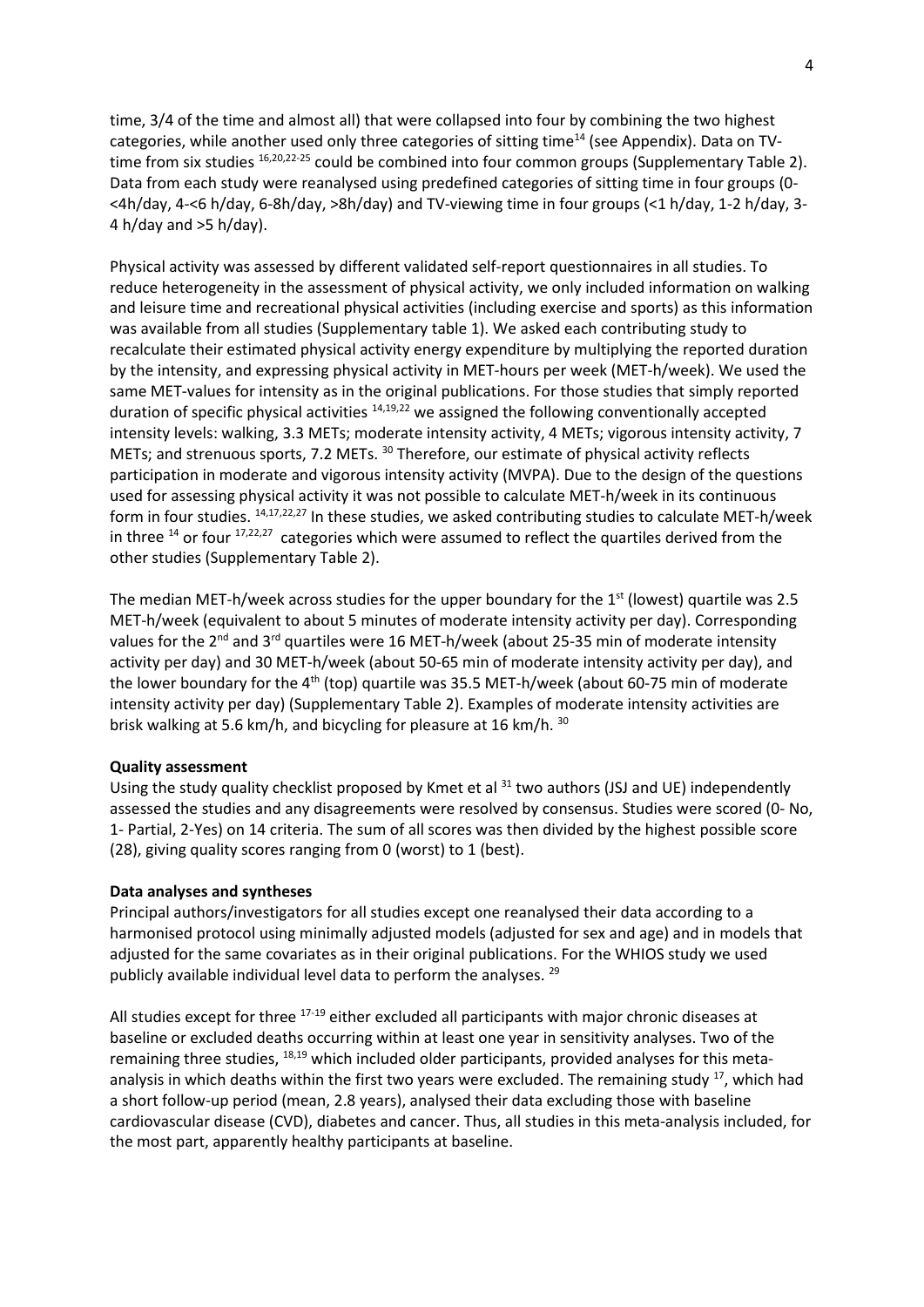We first performed joint analyses of the associations of daily sitting time, physical activity and allcause mortality, to directly compare groups with different amounts of sitting time and physical activity against those who sat the least (<4 h/day; arbitrarily chosen based on questionnaire categories) and also had the most physical activity (top quartile >35.5 MET-h/week) (i.e., referent). Effect estimates were calculated using Cox regression analyses and presented as hazard ratios (HRs) with their associated 95% confidence intervals. We estimated summary HRs across studies with a fixed effect inverse variance method. <sup>32</sup> We then repeated these analyses, but used TV-viewing time instead of sitting time.

Next, in stratified analyses (stratification by physical activity), we assessed whether the doseresponse relationship between sitting and mortality differed among persons with different activity levels, to address whether physical activity modified the detrimental effect of prolonged sitting. That is, we separately investigated the relationship between sitting time and all-cause mortality rates for each quartile of physical activity, with those sitting the least serving as referent. We then repeated these analyses using TV time instead.

In secondary analyses we repeated all analyses but used CVD and cancer mortality as the outcomes. We also tested whether the HRs differed between extreme groups (i.e. the group who sat the most and also had the most activity, compared with the group who sat the least and were least active). We performed sensitivity analyses and separated the highest category for sedentary time into two (8-10 h/day and >10 h/day) and repeated the analyses; we estimated the impact of each individual study by repeating the meta-analysis for all-cause mortality, excluding one study at a time, and we also examined publication bias<sup>33</sup> and heterogeneity; these findings are reported in the Appendix. Finally, we reanalysed our data and estimated summary HRs across studies with random effect models and the main findings were unchanged (data not shown). All meta-analyses were performed using Matlab (R2014a, The Mathworks, Inc.).

### **Role of the Funding Source**

The funders of each study had no role in study design, data collection, data analysis, data interpretation, or writing of the report. UE, JSJ and MWF had full access to the harmonised data provided by study partners.

### **RESULTS**

### **Study Selection and characteristics**

The literature search, study selection and reasons for study exclusion are summarised in Figure 1. In total, 8,381 articles were identified by searching six different databases. Ninety-eight papers were retrieved for full text review, of which 16 were identified as eligible for inclusion. Quality scores were high, exceeding 0.85 in all studies (Table 1).

Thirteen studies 13-22,27-29 including 1,005,791 individuals who were followed between 2 and 14 years, during which 84,609 (8.4%) died, were included in the meta-analysis of the associations of sitting time and physical activity with all-cause mortality. Nine studies 13-16,20-22,28-29 also had data on CVD mortality and eight <sup>13-16,20,22,28-29</sup> on cancer mortality. Three <sup>16,20,22</sup> of the 13 studies also had data on TV-viewing time, and with three additional studies <sup>23-25</sup>, contributed to the meta-analysis of the joint associations of TV-viewing time and physical activity with all-cause mortality (N=465,450; 43,740 deaths).

#### **Joint association analyses**

The summary HRs for the joint associations of sitting time and physical activity with all-cause mortality are shown in Figure 2a and supplementary Table 4. A clear dose-response association was observed, with an almost curvilinear augmented risk for all-cause mortality with increased sitting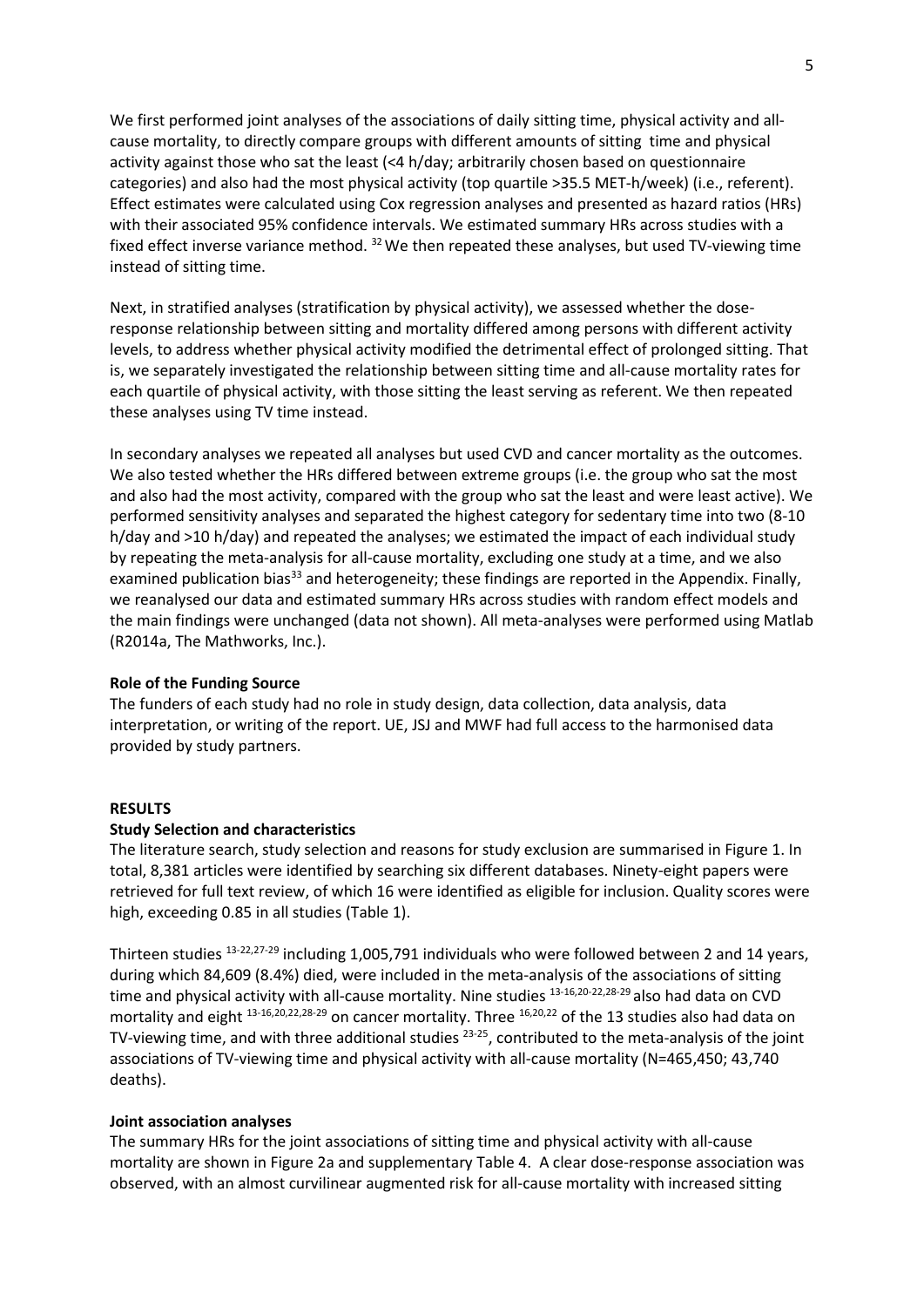time in combination with lower levels of activity. Compared with the referent group (i.e. those sitting <4 h/day and in the most active quartile), mortality rates during follow up were 12 to 59% higher in the two lowest quartiles of physical activity, even when sitting time was lowest.

However, in the third quartile of physical activity (i.e., the second most active group), only those sitting 4 or more h/day had higher mortality rates. Among the most active, there was no significant relation between amount of sitting and mortality rates, suggesting that high physical activity eliminated the increased risk of prolonged sitting on mortality. Indeed, this observation was confirmed in sensitivity analyses using five categories for sitting time (Supplementary Table 5). Since we did not have access to individual level data from all studies, we estimated whether hazard ratios between groups differed significantly, as described in the appendix. Those in the most active quartile, but who also reported the most sitting (>8 h/day), had a significantly lower risk (p<0.0001) of dying during follow-up (HR=1.04, 95%CI, 0.99, 1.10) than the least active who also sat the least (<4 h/day) (HR=1.27, 95% CI, 1.22, 1.30).

We then repeated these analyses with TV-viewing time instead of sitting time. Largely parallel findings were observed, although the effect estimates were less precise, possibly because of smaller sample sizes (Figure 2b and Supplementary Table 4). In those who watched TV >5h/day, the hazard for all-cause mortality was markedly increased by between 16% and 93% across activity quartiles. Among the most active quartile, only this amount of TV-viewing time (>5 h/day) was significantly associated with an increased hazard (HR=1.16, 95% CI, 1.05, 1.28). In comparison, persons in the least active quartile who watched only <1 h/day of TV experienced a statistically significantly higher risk (HR 1.32, 95% CI, 1.20, 1.46; [p=0.007]).

In a subsample of studies with available data, we examined CVD and cancer mortality. The results for CVD mortality were similar to those observed for all-cause mortality (Supplementary Table 6). For cancer mortality, increased hazards of between 12% and 22% with more sitting time were observed only for persons in the least active quartile (Supplementary Table 7). Using TV-viewing time instead of sitting time did not materially change the results for CVD and cancer mortality (Supplementary Table 8 and 9).

### **Stratified analyses**

The associations between sitting time and all-cause mortality are shown separately for individuals in four levels (quartiles) of physical activity in Table 2. Among the three least active quartiles, increased all-cause mortality rates were observed with increased sitting time, compared with the referent categories (<4 h/day). The hazard of sitting >8 h/day was much higher in the least active quartile (27%) than in the second (12%) and third (10%) activity quartiles. In the most active quartile, there was no statistically significant association between daily sitting time and all-cause mortality. We then analysed TV-viewing time instead of sitting time, using as referent those who watched TV for <1 h/day (Table 3). TV viewing for up to 2 h/day did not significantly increase the risk of mortality during follow-up in any activity strata; however, three or more h/day of TV-viewing time was associated with increased risk among all, except for the most active quartile. Among this group, >5 h/day of TV viewing was associated with an increased hazard (HR=1.15; 95% CI, 1.05, 1.27) for allcause mortality.

### **DISCUSSION**

These analyses, including data from more than 1 million individuals, indicate that high levels of physical activity, equivalent to 60 to 75 minutes of moderate intensity physical activity per day, appear to eliminate the increased mortality risks associated with high total sitting time. Indeed, those in the highest physical activity quartile (~60-75 minutes/day) who sat for more than 8 hours daily had a significantly lower risk of dying during follow up than those who sat for less than four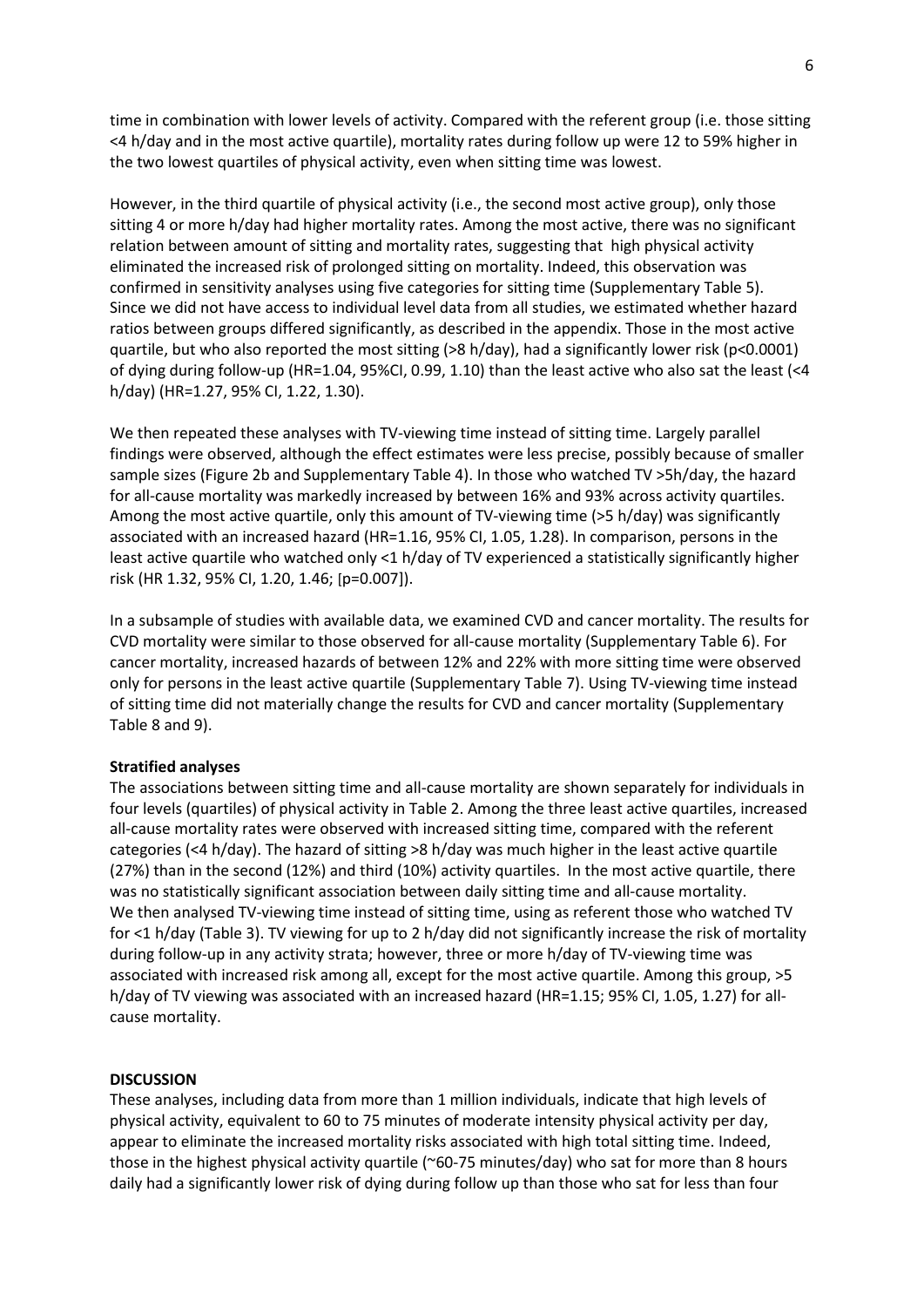hours in the least active quartile (~5 minutes/day). In the middle two quartiles of physical activity (which encompass current physical activity guideline levels $^{34}$ ), the mortality risks associated with more sitting time were attenuated compared with those seen in the least active quartile. For TV viewing time, the results were similar, except that high physical activity attenuated, but did not eliminate the risk, in those viewing TV ≥5 h/day.

Our harmonised meta-analytical approach allowed us to examine associations among sedentary behaviours, physical activity and all-cause mortality with greater precision and a more uniform classification of sedentary behaviour and physical activity than has previously been possible. The results suggest that high levels of physical activity attenuate the harmful effects of prolonged sitting time. Across sitting time categories, all-cause mortality rates were considerably reduced at higher levels of physical activity, and eliminated in those who were the most active. These results were consistent in joint and stratified analyses and in analyses of CVD and cancer mortality. By combining the results of a larger number of studies, and using a harmonised approach to reduce heterogeneity in the exposure variables, we were able to reduce statistical uncertainty in the results and also estimate levels of sitting time and physical activity for informing public health policy. The amount of physical activity in the top quartile equated to approximately 60 to 75 minutes of moderate intensity activity per day or more. This is beyond the basic level of most physical activity recommendations for public health <sup>34, 35</sup> but only slightly greater than the upper amount recommended in the Australian Physical Activity Guidelines <sup>36</sup> and the level recommended by the US guidelines <sup>35</sup> for "even greater health benefits" (one hour a day of moderate intensity activity). Notably, 60 to 75 minutes of moderate intensity activity is congruent with the level of physical activity showing maximum mortality benefit in a recent large meta-analysis.<sup>37</sup> In the present study, this amount of activity (reported by one quarter of the participants), was required to eliminate the increased hazard associated with sitting for more than 8 hours per day. However, even those in the second quartile of physical activity (~25-35 min of moderate intensity activity per day, which is congruent with the basic level recommended), there were smaller increases in mortality risks associated with high sitting time than were seen in the least active group (~5 minutes per day), even though the risks were not completely eliminated. In comparison with other risk factors for poor health, the increased mortality risk (58%) in those who sat for more than 8 hours per day and were also least active, is similar to that of smoking  $39$  and obesity.  $40$ 

If daily sitting time and TV viewing time capture similar aspects of sedentary behaviour, we expected broadly similar magnitudes of associations from both exposures. Yet the effect of TV viewing on allcause mortality appeared to be stronger in magnitude. This difference is congruent with previous observations <sup>20</sup> and may be partly due to differences in the accuracy of reporting these behaviours. However, other explanations are also plausible. TV viewing typically occurs in the evenings (at least, for the generation represented in the included studies), usually after dinner, and prolonged postprandial sedentary time may be particularly detrimental for glucose and lipid metabolism. <sup>41</sup> It is also plausible that individuals break up their sitting time more frequently during work than when viewing TV, and breaking up sedentary time appears to be beneficial for various cardio-metabolic risk factors. <sup>41</sup> Another explanation for the difference observed could be that TV viewing may be accompanied by snacking behaviours  $42$  and food advertising on TV may affect eating behaviour.  $43$ Thus, associated dietary behaviours may explain some of the differences observed.

Our meta-analysis has considerable strengths. Most important, all original study data were reanalysed in a harmonised manner. This approach substantially reduced heterogeneity between studies for measures of sedentary behaviour and physical activity, and allowed direct interpretation of levels of sitting time and physical activity (beyond comparing "high" versus "low"). The large sample size allowed detailed joint analyses of the dose-response associations among sedentary behaviours, physical activity, and mortality, providing precise effect estimates with narrow confidence intervals. We performed sub-group analyses to examine possible bias from any single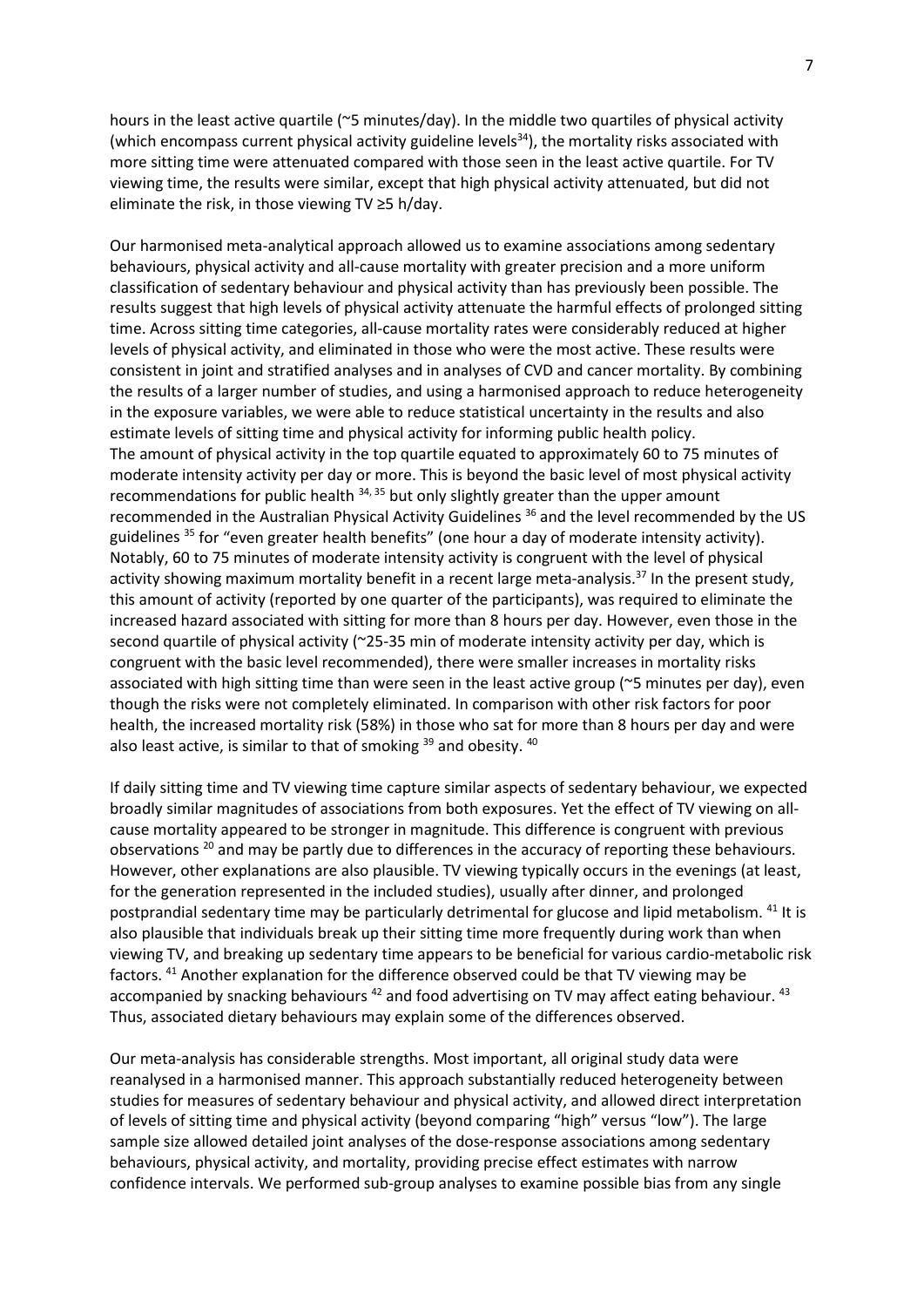study by reanalysing all data, excluding each study one at a time and the results were essentially unchanged (data available on request). Mortality ascertainment varied across studies but all used official national or regional registers, likely to be high or complete. Our observation that physical activity may eliminate the detrimental association between daily sitting time and mortality is biologically plausible. There is evidence that one hour of moderate intensity activity positively influences postprandial lipid metabolism following 8 hours of sitting <sup>44</sup>, and that 45 minutes of cycling at moderate intensity following more than 10 hours of sitting has beneficial effects on glucose metabolism in type 2 diabetes. 45

There also are limitations; first, the majority of studies included participants older than 45 years and all but one study was conducted in the US, western Europe or Australia. Thus, the results may not be generalizable beyond these populations. Second, all except two studies combined data from men and women, which precluded specific analyses. Third, residual confounding may exist. A priori, we required contributing studies to control for the same covariates included in their original publication. However, unmeasured or poorly measured confounders may have distorted our results. Fourth, although we did not find any evidence for publication bias, we cannot rule out that publication bias may exist, due to the low number of studies in some analyses. Fifth, we attempted to minimise bias from reverse causation (i.e., illness causing individuals to become sedentary) by including apparently healthy participants; however, we cannot fully rule this out. Sixth, all studies asked participants to self-report sedentary behaviour and physical activity at one point in time. This increases the chance of random measurement error, which would attenuate true associations.

In conclusion, high levels of moderate intensity physical activity (i.e. about 60 to 75 minutes per day) appear to eliminate the increased risk of death associated with high sitting time. However, this high activity level attenuates, but does not eliminate the increased risk associated with high TV viewing time. If long periods of sitting time each day are unavoidable (e.g. for work or transport), it is important also to be physically active.

### **Declaration of interest**

We declare no competing interests.

#### **Author Contribution**

All authors contributed to the design of the study, generated hypotheses, interpreted the data, and wrote and critically reviewed the report. UE wrote the first draft of the report. JSS and UE did the literature search. MWF analysed the data. MWF, JSS and UE had full access to study level data from all contributing studies.

### **Acknowledgements**

Members of The Lancet Physical Activity Series II steering group are; Adrian Bauman, School of Public Health, Sydney University, Australia; Ding Ding, Sydney School of Public Health University of Sydney, Sydney, Australia; Ulf Ekelund, Norwegian School of Sports Sciences, Oslo, Norway and Medical Research Council Epidemiology Unit, University of Cambridge, Cambridge, UK; Gregory Heath, Department of Health & Human Performance, University of Tennessee, Chattanooga, US; Pedro C Hallal, Postgraduate Programme in Epidemiology, Federal University of Pelotas, Pelotas, Brazil; Harold W. Kohl III, University of Texas School of Public Health, Austin, US; I-Min Lee, Division of Preventive Medicine, Brigham and Women's Hospital, Harvard Medical School, Boston, MA, USA and Department of Epidemiology, Harvard T.H. Chan School of Public Health, Boston, MA, USA; Kenneth E Powell, Atlanta, GA, US; Michael Pratt, National Center for Chronic Disease Prevention and Health Promotion, Emory University, Atlanta, Georgia, USA; Rodrigo Reis, Pontiff Catholic University of Paraná in Brazil and Federal University of Parana, Parana, Brazil; Jim Sallis, Division of Behavioural Medicine, University of California, San Diego, US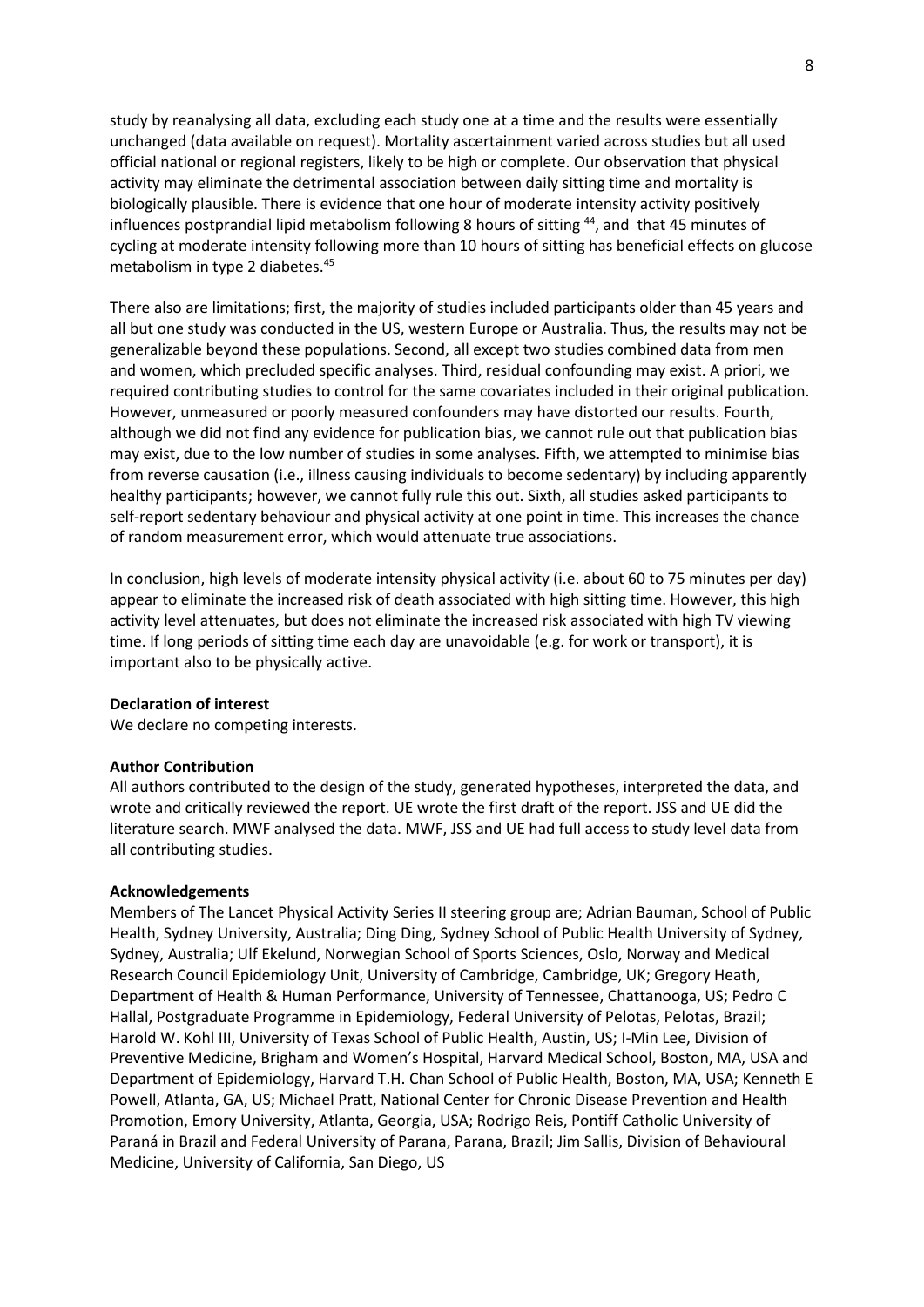Members of The Lancet Sedentary Working Group are;

Mette Aadahl, Department of Public Health, Faculty of Health Sciences, University of Copenhagen, Copenhagen, Denmark; William J. Blot, Department of Medicine, Vanderbilt University Medical Center and Vanderbilt-Ingram Cancer Center, Nashville, TN, USA; Tien Chey, Sydney School of Public Health, University of Sydney, Sydney Australia; Anusila Deka, Epidemiology Research Program, American Cancer Society, Atlanta, USA; David Dunstan, Baker IDI Heart and Diabetes Institute, Melbourne, Australia; Earl S Ford, Division of Adult and Community Health, National Center for Chronic Disease Prevention and Health Promotion, Centers for Disease Control and Prevention, Atlanta, USA; Kristine Færch Steno Diabetes Center, Gentofte, Denmark; Manami Inoue Epidemiology and Prevention Division, Research Center for Cancer Prevention and Screening, National Cancer Center, Tokyo, Japan; Peter T Katzmarzyk, Pennington Biomedical Research Center, Baton Rouge, USA; Sarah Kozey Keadle, Nutritional Epidemiology Branch, Division of Cancer Epidemiology and Genetics, National Cancer Institute, Bethesda, USA; Charles E Matthews, Nutritional Epidemiology Branch, Division of Cancer Epidemiology and Genetics, National Cancer Institute, Bethesda, USA; David Martinez, Preventive Medicine and Public Health School of Medicine Universidad Autónoma de Madrid, Spain; Alpa V Patel, Epidemiology Research Program, American Cancer Society, Atlanta, USA; Toby Pavey, School of Human Movement and Nutrition Sciences, The University of Queensland, Brisbane, Australia; Christina Bjørk Petersen, National Institute of Public Health, University of Southern Denmark, Copenhagen, Denmark; Hidde Van Der Ploeg, Department of Public & Occupational Health, VU University Medical Center Amsterdam, Netherlands; Vegar Rangul, HUNT Research Centre, Faculty of Health Science Nord-Troendelag University College Levanger; Parneet Sethi, Baker IDI Heart and Diabetes Institute, Melbourne, Australia; Erik R. Sund, HUNT Research Centre, Faculty of Health Science Nord-Troendelag University College Levanger; Kate Westgate, MRC Epidemiology Unit, University of Cambridge, Cambridge, UK; Katrien Wijndaele, MRC Epidemiology Unit, University of Cambridge, Cambridge, UK; Song Yi-Park, Cancer Epidemiology Program, University of Hawaii Cancer Center, Honululu, USA;

In addition to data from all the contributing studies, this manuscript was prepared using WHIOS Research Materials obtained from the NHLBI Biologic Specimen and Data Repository Information Coordinating Center and does not necessarily reflect the opinions or views of the WHIOS or the NHLBI.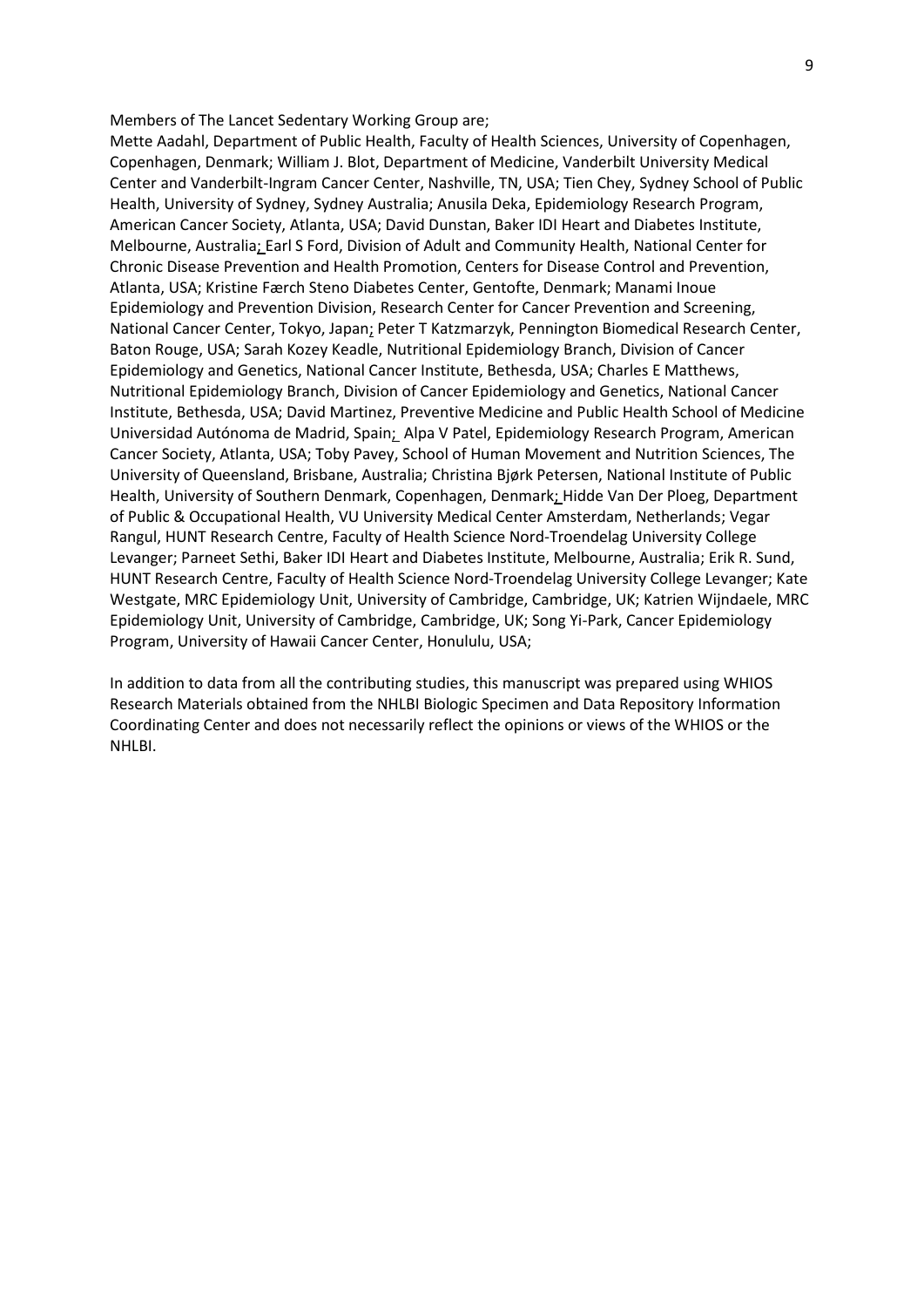## **Figure Legends**

**Figure 1.** Study selection.

**Figure 2.** Meta-analyses of the joint associations of sitting time and physical activity with all-cause mortality (Figure 2a; N=1,005,791) and of TV-viewing time and physical activity with all-cause mortality (Figure 2b; N=465,450). The reference categories are the groups with the highest levels of physical activity (>35.5 MET-/week) in combination with <4 h/day of sitting (Figure 2a) or <1h/day of TV-viewing (Figure 2b). The median MET-h/week for the upper boundary for the 1<sup>st</sup> (lowest) quartile was 2.5 MET-h/week (equivalent to about 5 minutes of moderate intensity activity per day). Corresponding values for the 2nd and 3rd quartiles were 16 MET-h/week (about 25 to 35 min of moderate intensity activity per day) and 30 MET-h/week (about 50 to 65 min of moderate intensity activity per day), and the lower boundary for the 4<sup>th</sup> (top) quartile was 35.5 MET-h/week (about 60 to 75 min of moderate intensity activity per day).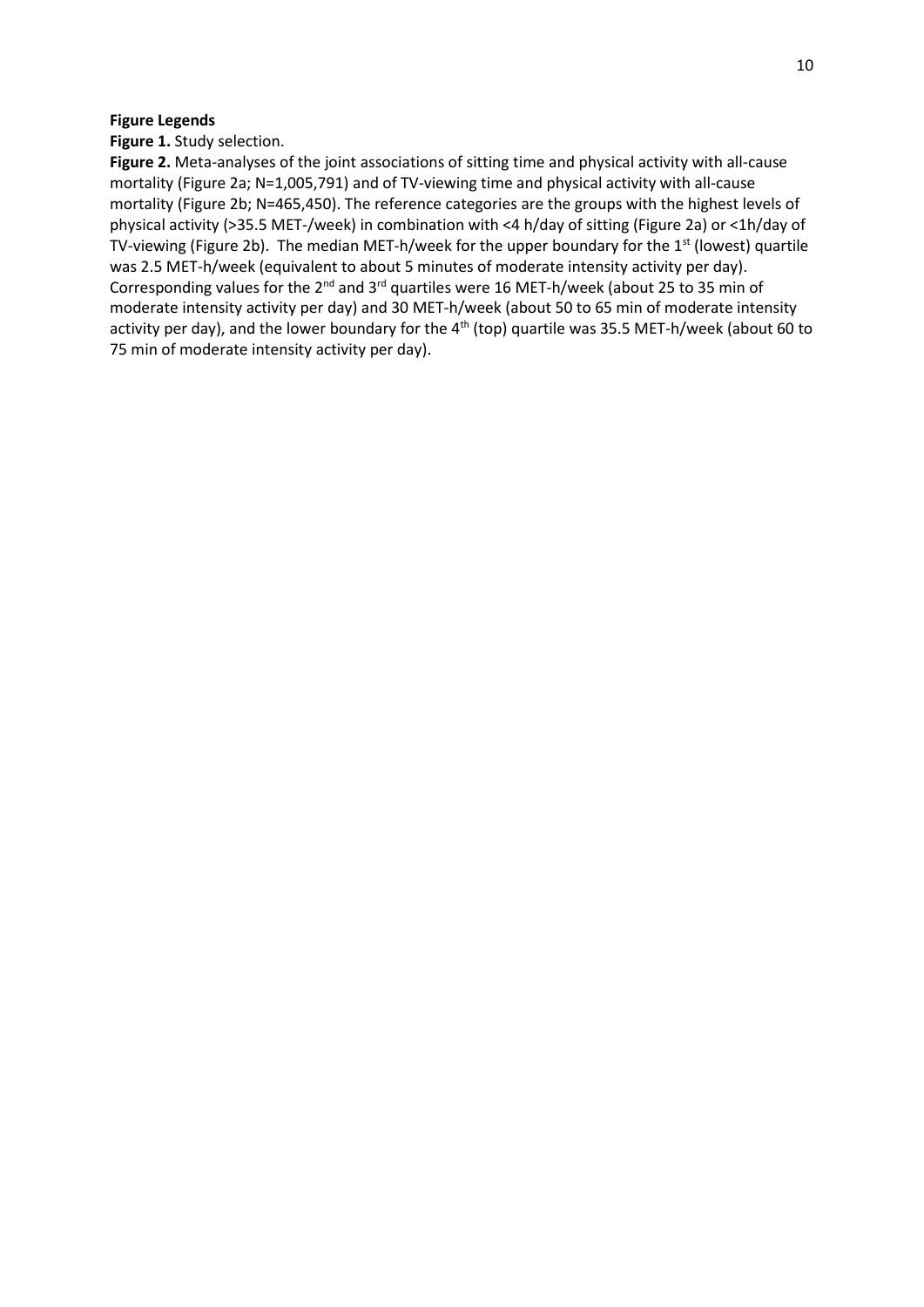## **REFERENCES**

- 1. Morris JN, Heady JA, Raffle PA, Roberts CG, Parks JW. Coronary heart disease and physical activity of work. Lancet 1953;265:1053-57
- 2. Paffenbarger RS Jr., Hyde RT, Wing AL, Hsieh CC. Physical activity, all-cause mortality and longevity of college alumni. N Engl J Med 1986;314:605–13.
- 3. Wen CP, Wai JP, Tsai MK, et al. Minimum amount of physical activity for reduced mortality and extended life expectancy: a prospective cohort study. Lancet 2011;378:1244–53.
- 4. Lee IM, Shiroma EJ, Lobelo F, Puska P, Blair SN, Katzmarzyk PT, Lancet Physical Activity Series Working Group. Effect of physical inactivity on major non-communicable diseases worldwide: an analysis of burden of disease and life expectancy. Lancet 2012;380:219–29.
- 5. Matthews CE, Chen KY, Freedson PS, et al. Amount of time spent in sedentary behaviors in the United States, 2003-2004. Am J Epidemiol. 2008;167:875-81.
- 6. Hansen BH, Kolle E, Dyrstad SM, Holme I, Anderssen SA. Accelerometer-determined physical activity in adults and older people. Med Sci Sports Exerc. 2012;44:266-72.
- 7. Grøntved A, Hu FB. Television viewing and risk of type 2 diabetes, cardiovascular disease, and all-cause mortality: a meta-analysis. JAMA. 2011;305:2448-55.
- 8. Chau JY, Grunseit AC, Chey T, et al. Daily sitting time and all-cause mortality: a meta-analysis. PLoS One. 2013;8(11):e80000
- 9. Biswas A, Oh PI, Faulkner GE, et al. Sedentary time and its association with risk for disease incidence, mortality, and hospitalization in adults: a systematic review and meta-analysis. Ann Intern Med. 2015;162:123-32.
- 10. http://www.prisma-statement.org/ Preferred Reporting Items for Systematic Reviews and Meta-Analyses (PRISMA) statement (accessed October 15<sup>th</sup> 2015)
- 11. Carlsson S, Andersson T, Wolk A, Ahlbom A. Low physical activity and mortality in women: baseline lifestyle and health as alternative explanations. Scand J Public Health. 2006;34:480- 7.
- 12. Ensrud KE, Blackwell TL, Cauley JA, et al. Osteoporotic Fractures in Men Study Group. Objective measures of activity level and mortality in older men. J Am Geriatr Soc. 2014;62:2079-87
- 13. Katzmarzyk PT. Standing and Mortality in a Prospective Cohort of Canadian Adults. Med Sci Sports Exerc. 2014;46:940-6Matthews CE, George SM, Moore SC, et al. Amount of time spent in sedentary behaviors and cause-specific mortality in US adults. Am J Clin Nutr. 2012;95:437- 45.
- 14. Inoue M, Iso H, Yamamoto S, et al. Daily total physical activity level and premature death in men and women: results from a large-scale population-based cohort study in Japan (JPHC study). AnnEpidemiol. 2008;18:522-30.
- 15. Patel AV, Bernstein L, Deka A, et al. Leisure Time Spent Sitting in Relation to Total Mortality in a Prospective Cohort of US Adults. Am J Epidemiol. 2010;172:419-29.
- 16. Matthews CE, George SM, Moore SC, et al. Amount of time spent in sedentary behaviors and cause-specific mortality in US adults. Am J Clin Nutr. 2012;95:437-45.
- 17. van der Ploeg HP, Chey T, Korda RJ, Banks E, Bauman A. Sitting Time and All-Cause Mortality Risk in 222 497 Australian Adults. Arch Int Med. 2012;172:494-500.
- 18. Pavey TG, Peeters GG, Brown WJ. Sitting-time and 9-year all-cause mortality in older women. Br J Sports Med. 2015;49:95-9.
- 19. Leon-Munoz LM, Martinez-Gomez D, Balboa-Castillo T, Lopez-Garcia E, Guallar-Castillon P, Rodriguez-Artalejo F. Continued Sedentariness, Change in Sitting Time, and Mortality in Older Adults. Med Sci Sports Exerc. 2013;45:1501-7.
- 20. Kim Y, Wilkens LR, Park SY, Goodman MT, Monroe KR, Kolonel LN. Association between various sedentary behaviours and all-cause, cardiovascular disease and cancer mortality: the Multiethnic Cohort Study. Int J Epidemiol. 2013;42:1040-56.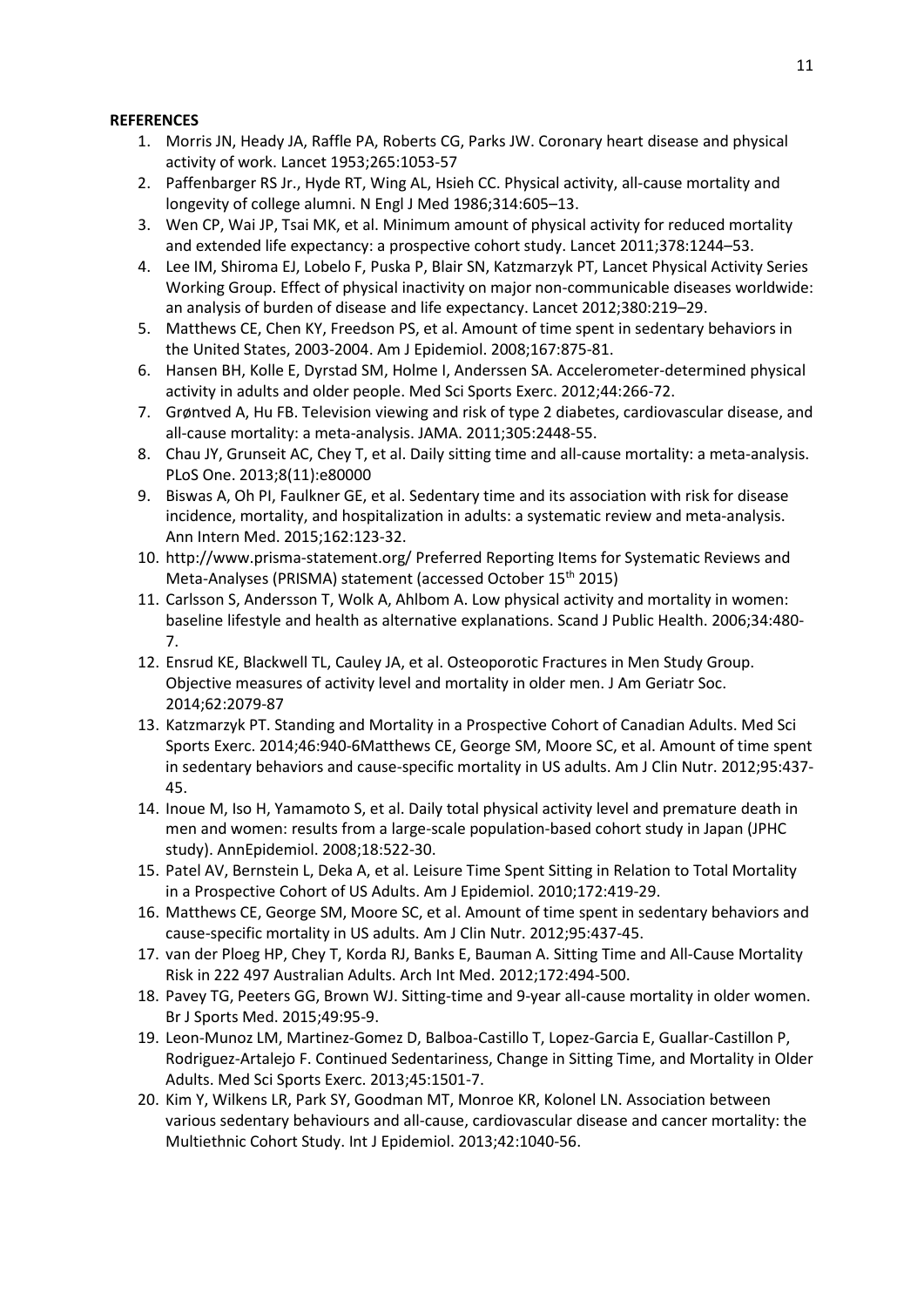- 21. Petersen CB, Bauman A, Gronbaek M, Helge JW, Thygesen LC, Tolstrup JS. Total sitting time and risk of myocardial infarction, coronary heart disease and all-cause mortality in a prospective cohort of Danish adults. Int J Behav Nutr Phys Act. 2014;11.
- 22. Matthews CE, Cohen SS, Fowke JH, et al. Physical Activity, Sedentary Behavior, and Cause-Specific Mortality in Black and White Adults in the Southern Community Cohort Study. Am J Epidemiol. 2014;180:394-405.
- 23. Dunstan DW, Barr ELM, Healy GN, et al. Television Viewing Time and Mortality The Australian Diabetes, Obesity and Lifestyle Study (AusDiab). Circulation. 2010;121:384-91.
- 24. Wijndaele K, Brage S, Besson H, et al. Television viewing time independently predicts allcause and cardiovascular mortality: the EPIC Norfolk Study. Int J Epidemiol. 2011;40:150-9.
- 25. Ford ES. Combined television viewing and computer use and mortality from all-causes and diseases of the circulatory system among adults in the United States. BMC Publ Health. 2012;12.
- 26. Seguin R, Buchner DM, Liu J, et al. Sedentary behavior and mortality in older women: The women's health initiative. Am J Prev Med 2014;46:122-35.
- 27. Jørgensen T, Borch-Johnsen K, Thomsen TF, Ibsen H, Glümer C, Pisinger C. A randomized nonpharmacological intervention study for prevention of ischaemic heart disease: baseline results Inter99. Eur J Cardiovasc Prevention Rehab. 2003;10:377-386.
- 28. Krokstad S, Langhammer A, Hveem K, et al. Cohort Profile: The HUNT Study Norway. Int J Epidemiol 2013;42:968-977
- 29. Biologic Specimen and Data Repository Information Coordinating Center https://biolincc.nhlbi.nih.gov/home/ (Accessed January 7<sup>th</sup> 2016)
- 30. Ainsworth BE, Haskell WL, Herrmann SD, et al. 2011 Compendium of Physical Activities: a second update of codes and MET values. Med Sci Sports Exerc. 2011;43:1575-81
- 31. Kmet L M, Lee R C, Cook L S. Standard quality assessment criteria for evaluating primary research papers from a variety of fields. Edmonton: Alberta Heritage Foundation for Medical Research (AHFMR). HTA Initiative #13. 2004
- 32. Tierney JF, Stewart LA, Ghersi D, Burdett S, Sydes MR. Practical methods for incorporating summary time-to-event data into meta-analysis. Trials 2007; 8:16
- 33. Sterne JAC, Egger M. Funnel plots for detecting bias in meta-analysis: Guidelines on choice of axis. J Clin Epidemiol 2001;54:1046-1055
- 34. World Health Organisation. Global recommendation on physical activity for health. Geneva (Switzerland): WHO; 2010. p. 23–32.
- 35. Physical Activity Guidelines for Americans. http://health.gov/paguidelines/ (accessed December 18<sup>th</sup> 2015)
- 36. Brown WJ, Bauman AE, Bull FC, Burton NW. Development of Evidence-based Physical Activity Recommendations for Adults (18-64 years). Report prepared for the Australian Government Department of Health, August 2012.
- 37. Arem H, Moore SC, Patel A, et al. Leisure time physical activity and mortality: a detailed pooled analysis of the dose-response relationship. JAMA Intern Med. 2015;175:959-67
- 38. Ekelund U, Ward HA, Norat T, et al Physical activity and all-cause mortality across levels of overall and abdominal adiposity in European men and women: the European Prospective Investigation into Cancer and Nutrition Study (EPIC). Am J Clin Nutr. 2015;101:613-21
- 39. Schumacher M, Rücker G, Schwarzer G. Meta-analysis and the Surgeon General's report on smoking and health. N Eng J Med 2014;370:186-88
- 40. Prospective Study Collaboration. Body mass index and cause-specific mortality in 900 000 adults: collaborative analyses of 57 prospective studies. Lancet 2009; 373:1083-96
- 41. Benatti FB, Reid-Larsen M. The Effects of Breaking up Prolonged Sitting Time: A Review of Experimental Studies. Med Sci Sports Exerc. 2015;47:2053-61
- 42. Frydenlund G, Jorgensen T, Toft U, Pisinger C, Aadahl M. Sedentary leisure time behavior, snacking habits and cardiovascular biomarkers: the Inter99 Study. Eur J Prev Cardiol 2012;19:1111–19.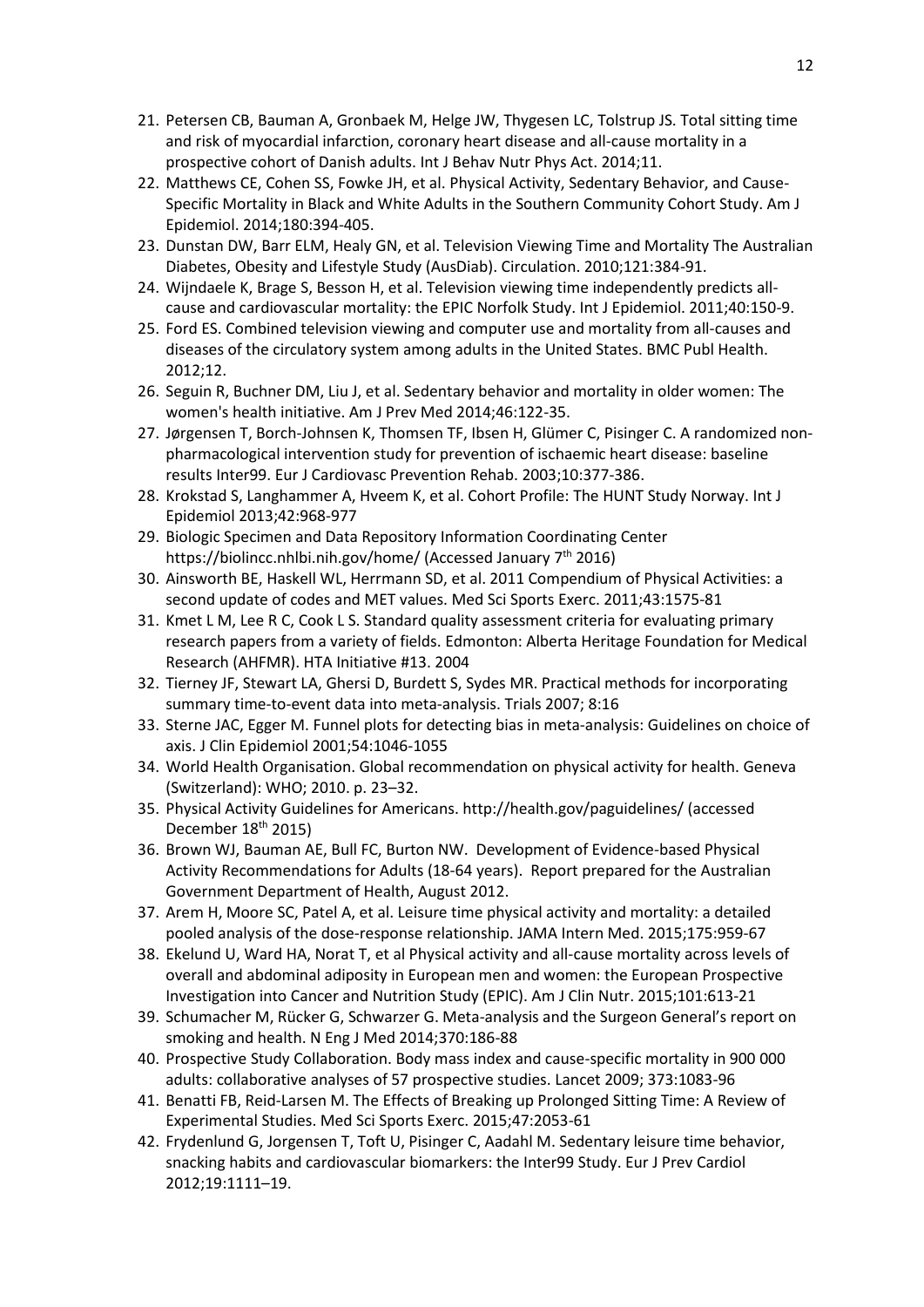- 43. Harris JL, Bargh JA, Brownell KD. Priming effects of television food advertising on eating behavior. Health Psychol. 2009;28:404-13
- 44. Kim IY, Park S, Trombold JR, Coyle EF. Effects of moderate- and intermittent low-intensity exercise on postprandial lipemia. Med Sci Sports Exerc. 2014;46:1882–90.
- 45. van Dijk JW, Venema M, van Mechelen W, Stehouwer CD, Hartgens F, van Loon LJ. Effect of moderate-intensity exercise versus activities of daily living on 24-hour blood glucose homeostasis in male patients with type 2 diabetes. Diabetes Care. 2013;36:3448–53.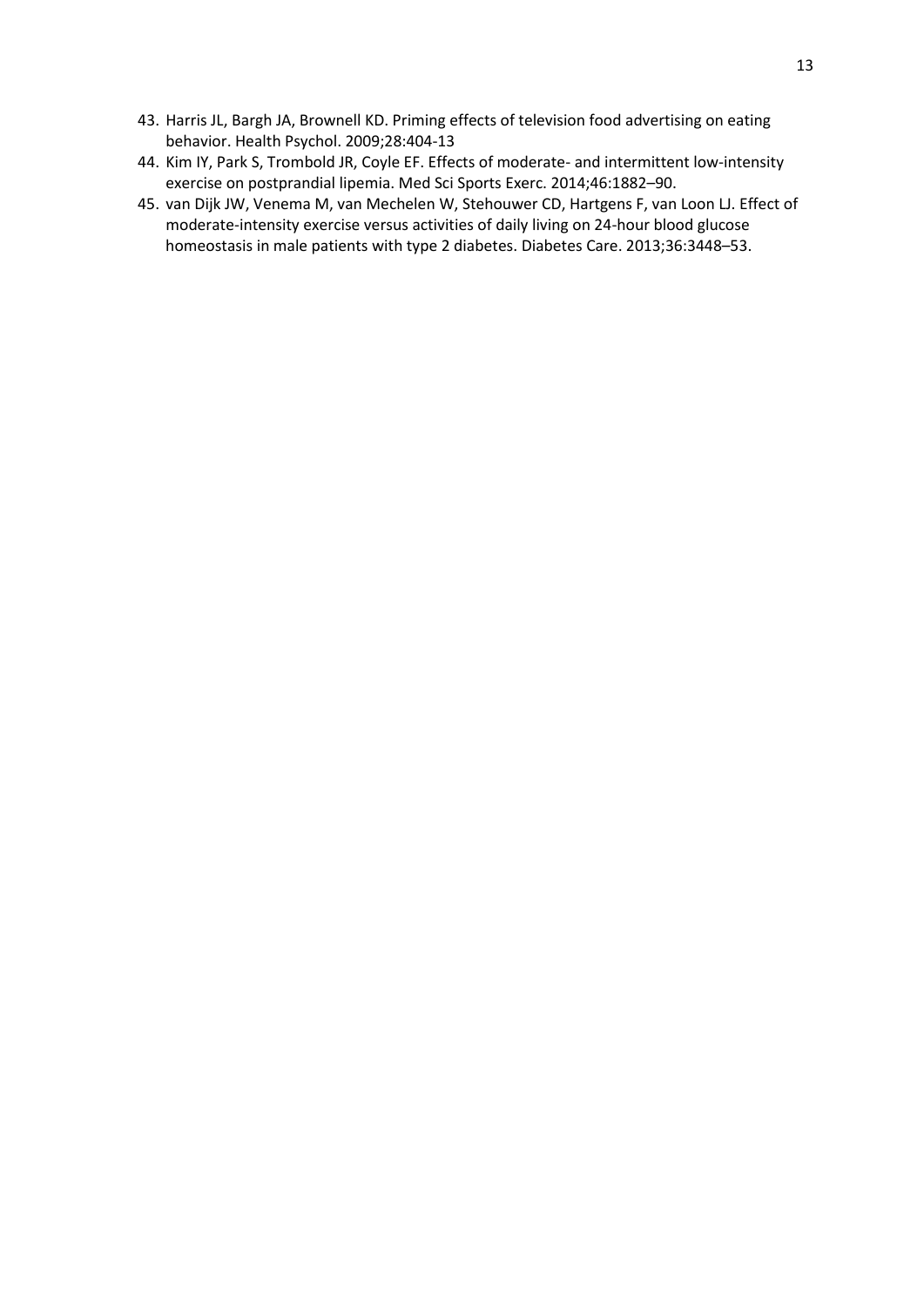Table 1. Characteristics of studies included in the meta-analysis

| Author,<br>Year (ref)                | <b>Country; Study</b><br>Name;<br>Participant                                                                                                                             | <b>Years of</b><br>follow-up | <b>Mortality</b><br>Outcome(s),<br><b>No. of Cases</b>   | <b>Method of</b><br>Case<br><b>Ascertainment</b>                                                                                                                  | <b>Covariates</b><br><b>Adjusted For</b>                                                                                                                                                               | Quality |
|--------------------------------------|---------------------------------------------------------------------------------------------------------------------------------------------------------------------------|------------------------------|----------------------------------------------------------|-------------------------------------------------------------------------------------------------------------------------------------------------------------------|--------------------------------------------------------------------------------------------------------------------------------------------------------------------------------------------------------|---------|
|                                      | <b>Characteristics</b>                                                                                                                                                    |                              |                                                          |                                                                                                                                                                   |                                                                                                                                                                                                        |         |
| <b>Sitting</b>                       |                                                                                                                                                                           |                              |                                                          |                                                                                                                                                                   |                                                                                                                                                                                                        |         |
| Katzmarzyk<br>et al, 2009<br>(13)    | Canada;<br>Canada Fitness<br>Survey (CFS);<br>17,013 men<br>and women;<br>18-90 y                                                                                         | 12.9 y<br>(maximum)          | All-cause,<br>1,832; CVD,<br>759; Cancer,<br>547         | Canadian<br>Mortality<br>Database                                                                                                                                 | Age, sex<br>smoking, alcohol<br>consumption                                                                                                                                                            | 0.85    |
| Inoue et al,<br>2008 (14)            | Japan; Japan<br><b>Public Health</b><br>Center-based<br>Prospective<br>Study; 83, 034<br>men and<br>women; 45-74<br>у                                                     | 8.7y                         | All-cause,<br>4,564; CVD,<br>974; Cancer,<br>2,044       | Death<br>certificate<br>provided by<br>Ministry of<br>Health, Labour,<br>and Welfare<br>and classified<br>using<br>International<br>Classification<br>of Diseases | Age, sex,<br>geographical<br>area, occupation,<br>history of<br>diabetes,<br>smoking, alcohol<br>consumption,<br><b>BMI</b> and total<br>energy intake                                                 | 0.95    |
| Patel et al,<br>2010 (15)            | United States;<br>American<br><b>Cancer Society</b><br>Cancer<br>Prevention<br>Study II<br><b>Nutrition</b><br>Cohort (CPS-II);<br>123,216 men<br>and women;<br>50-74 $y$ | 14y<br>(maximum)             | All-cause,<br>19,230; CVD<br>6,369;<br>Cancer,<br>6,989  | <b>National Death</b><br>Index and<br>classified using<br>International<br>Classification<br>of Diseases                                                          | Age, sex, race,<br>education, BMI,<br>alcohol<br>consumption,<br>smoking status,<br>marital status,<br>total energy<br>intake and<br>comorbidity                                                       | 0.95    |
| Matthews<br>et al, 2012<br>(16)      | <b>United States;</b><br>NIH-AARP Diet<br>and Health<br>Study; 240,814<br>men and<br>women; 50-71<br>y                                                                    | 8.5y                         | All-cause,<br>17,044; CVD,<br>4,684;<br>Cancer,<br>7,652 | <b>Social Security</b><br>Administration<br>and the<br>National Death<br>Index                                                                                    | Age, sex, race,<br>education, BMI,<br>smoking, and<br>diet                                                                                                                                             | 0.95    |
| Van der<br>Ploeg et al,<br>2012 (17) | Australia; 45<br>and Up Study;<br>222,497 men<br>and women;<br>≥45 y                                                                                                      | 2.8y                         | All-cause,<br>5,405                                      | New South<br><b>Wales Registry</b><br>of Births,<br>Deaths, and<br>Marriages                                                                                      | Age, sex,<br>education,<br>urban/rural<br>residence, BMI,<br>marital status,<br>smoking, self-<br>rated health and<br>receiving help<br>with daily task<br>for long time,<br>illness or<br>disability. | 0.95    |
| Pavey et al,<br>2012 (18)            | Australia; The<br>Australian<br>Longitudinal                                                                                                                              | 9 y<br>(maximum)             | All-cause,<br>2,003                                      | Australian<br><b>National Death</b><br>Index                                                                                                                      | Age, education,<br>marital status,<br>area, smoking,                                                                                                                                                   | 0.90    |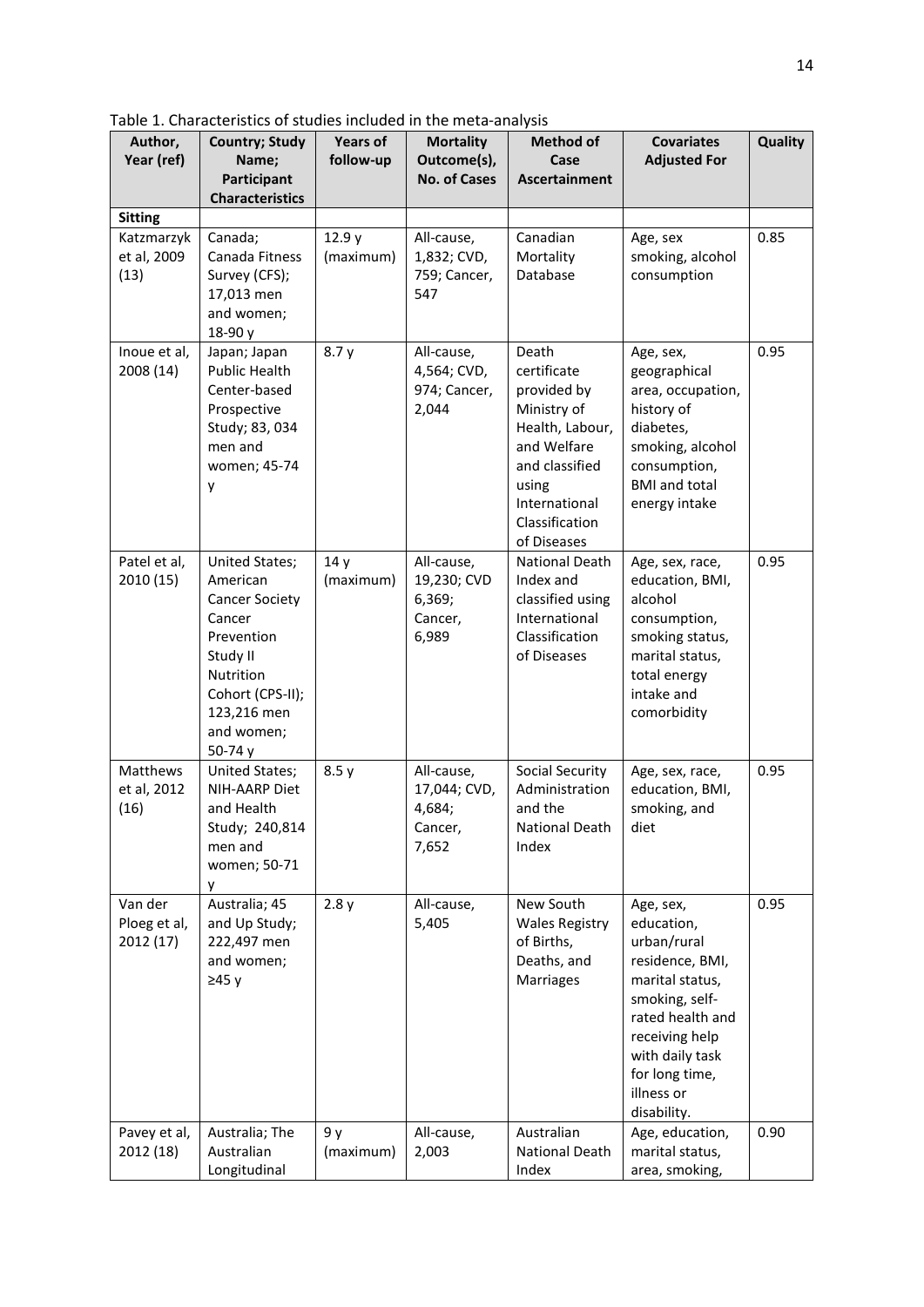|                                       | Study on<br>Women's<br>Health; 6,656<br>women; $\geq$ 75 y                                      | 6 y<br>(median) |                                                          |                                                                                                                                                          | alcohol<br>consumption,<br>BMI, number of<br>chronic<br>conditions, self-<br>reported health,<br>assistance with<br>daily tasks                                                                                                                                                                                         |      |
|---------------------------------------|-------------------------------------------------------------------------------------------------|-----------------|----------------------------------------------------------|----------------------------------------------------------------------------------------------------------------------------------------------------------|-------------------------------------------------------------------------------------------------------------------------------------------------------------------------------------------------------------------------------------------------------------------------------------------------------------------------|------|
| León-<br>Munoz et<br>al, 2013<br>(19) | Spain; 2,635,<br>men and<br>women; ≥60 y                                                        | 2y              | All-cause,<br>846                                        | <b>National Death</b><br>Index                                                                                                                           | Age, sex,<br>education, BMI,<br>smoking, alcohol<br>consumption,<br>weight, BMI,<br>chronic lung<br>disease, ischemic<br>heart disease,<br>stroke, diabetes<br>mellitus,<br>osteomuscular<br>disease, cancer.<br>Morbidity,<br>health-related<br>quality of life,<br>mobility<br>limitations and<br>agility limitations | 0.85 |
| Kim et al,<br>2013 (20)               | United States;<br>Multiethnic<br>Cohort Study;<br>134,596 men<br>and women;<br>45-75 y          | 13.7y           | All-cause,<br>19,143; CVD,<br>6,535;<br>Cancer,<br>6,697 | Death<br>certificate<br>linked to<br><b>National Death</b><br>Index and<br>classified using<br>International<br>Classification<br>of Diseases            | Age, sex<br>race/ethnicity,<br>education,<br>smoking history,<br>history of<br>diabetes or<br>hypertension,<br>energy intake<br>and alcohol<br>consumption                                                                                                                                                              | 0.95 |
| Petersen<br>et al, 2014<br>(21)       | Denmark;<br>Danish Health<br>Examination<br>Survey; 71,363<br>men and<br>women; 18-99<br>у      | 5.4y            | All-cause,<br>1,074; CVD,<br>308                         | Danish Civil<br>Registration<br>system                                                                                                                   | Age, sex,<br>educational<br>level, smoking<br>habits, BMI,<br>alcohol<br>consumption and<br>hypertension                                                                                                                                                                                                                | 0.95 |
| Matthews<br>et al, 2014<br>(22)       | United States;<br>Southern<br>Community<br>Cohort Study,<br>63,308 men<br>and women;<br>40-79 y | 6.4y            | All-cause,<br>5,007; CVD,<br>1,376;<br>Cancer,<br>1,227  | Social Security<br>Administration<br>and the<br><b>National Death</b><br>Index and<br>classified using<br>International<br>Classification<br>of Diseases | Age, sex, source<br>of enrolment,<br>race, education,<br>income, marital<br>status,<br>occupational<br>status,<br>comorbid<br>conditions,<br>alcohol intake,<br>smoking history,<br>BMI, and sleep<br>duration                                                                                                          | 0.95 |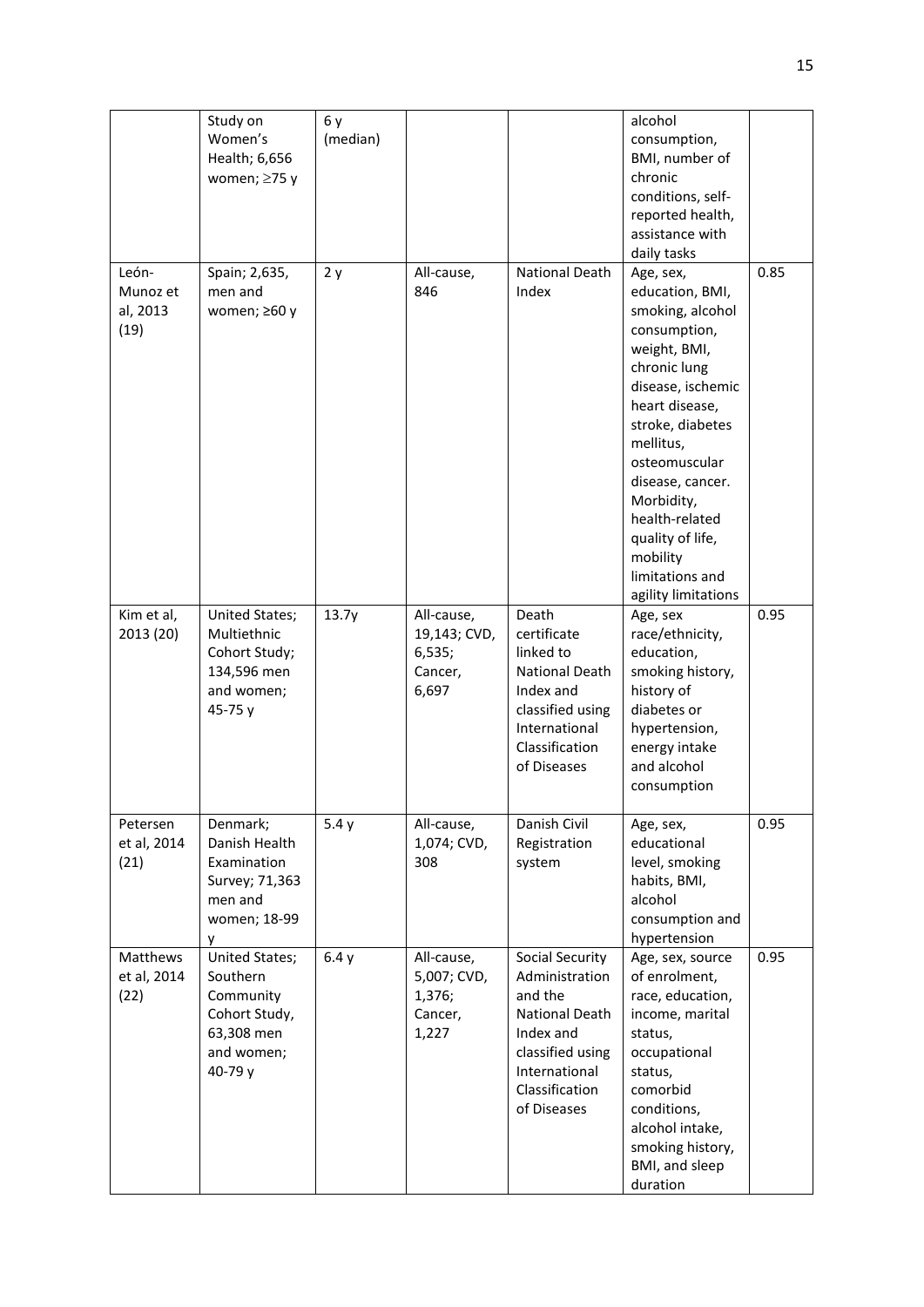| Jørgensen<br>et al, 2003<br>(27) | Denmark;<br>INTER99; 4,513<br>men and<br>women; 35-66<br>y                                                                    | 7.5y   | All-cause,<br>112                                         | Danish registry<br>of causes of<br>death                                                                                                                   | Age, sex, socio-<br>economic status,<br>smoking, BMI,<br>alcohol, diabetes<br>and<br>hypertension                                                                                                                                                                                 | 0.90 |
|----------------------------------|-------------------------------------------------------------------------------------------------------------------------------|--------|-----------------------------------------------------------|------------------------------------------------------------------------------------------------------------------------------------------------------------|-----------------------------------------------------------------------------------------------------------------------------------------------------------------------------------------------------------------------------------------------------------------------------------|------|
| Krokstad et<br>al, 2013<br>(28)  | Norway; The<br>Nord-<br>Trøndelag<br><b>Health Study</b><br>(HUNT); 40,752<br>men and<br>women; 19-99<br>٧                    | 18.1y  | All-cause,<br>5,004; CVD,<br>1,537;<br>Cancer,<br>1,536   | Norwegian<br>Causes of<br>death Registry<br>and classified<br>using<br>International<br>Classification<br>of Diseases                                      | Age, sex, BMI,<br>smoking, alcohol,<br>blood pressure<br>and medication                                                                                                                                                                                                           | 0.95 |
| <b>WHIOS</b><br>$(29)*$          | United States;<br>Women's<br>health<br>Initiative;<br>92,234 women;<br>50-79 y                                                | 10.2 y | All-cause<br>10,800; CVD<br>3,206;<br><b>Cancer 4,338</b> | Hospital<br>records,<br>autopsy<br>records, death<br>certificates and<br>National<br>Center for<br>Health<br>Statistic's<br><b>National Death</b><br>Index | Age,<br>race/ethnicity,<br>education,<br>marital status,<br>BMI, smoking,<br>alcohol<br>consumption,<br>number of<br>chronic diseases,<br>number of falls<br>in the past year,<br>hormone use,<br>depressed mood,<br>living alone and<br>activities of daily<br>living disability | 0.95 |
| <b>TV-viewing</b>                |                                                                                                                               |        |                                                           |                                                                                                                                                            |                                                                                                                                                                                                                                                                                   |      |
| Dunstan et<br>al, 2010<br>(23)   | Australia; The<br>Australian<br>Diabetes,<br>obesity and<br>Lifestyle Study;<br>8,800 men and<br>women; $\geq$ 25 y           | 6.6y   | All-cause,<br>284; CVD, 87<br>and<br>Cancer, 125          | Australian<br><b>National Death</b><br>Index and<br>classified using<br>International<br>Classification<br>of Diseases                                     | Age, sex,<br>education, BMI,<br>smoking<br>(current/ex-<br>smoker), total<br>energy intake,<br>alcohol, waist<br>circumference,<br>hypertension,<br>total cholesterol,<br>HDL,<br>triglycerides,<br>glucose<br>tolerance and<br>undiagnosed and<br>known diabetes                 | 0.90 |
| Wijndaele<br>et al, 2010<br>(24) | UK, European<br>Prospective<br>Investigation<br>into cancer and<br>Nutrition<br>Study; 13,197<br>men and<br>women; 45-79<br>у | 9.5y   | All-cause<br>1,270; CVD,<br>323; Cancer,<br>570           | Office of<br>National<br>Statistics (UK)<br>and classified<br>using<br>International<br>Classification<br>of Diseases                                      | Age, sex,<br>education,<br>smoking, alcohol<br>consumption,<br>anti-<br>hypertensive<br>medication,<br>medication for<br>dyslipidemia,<br>baseline history                                                                                                                        | 0.90 |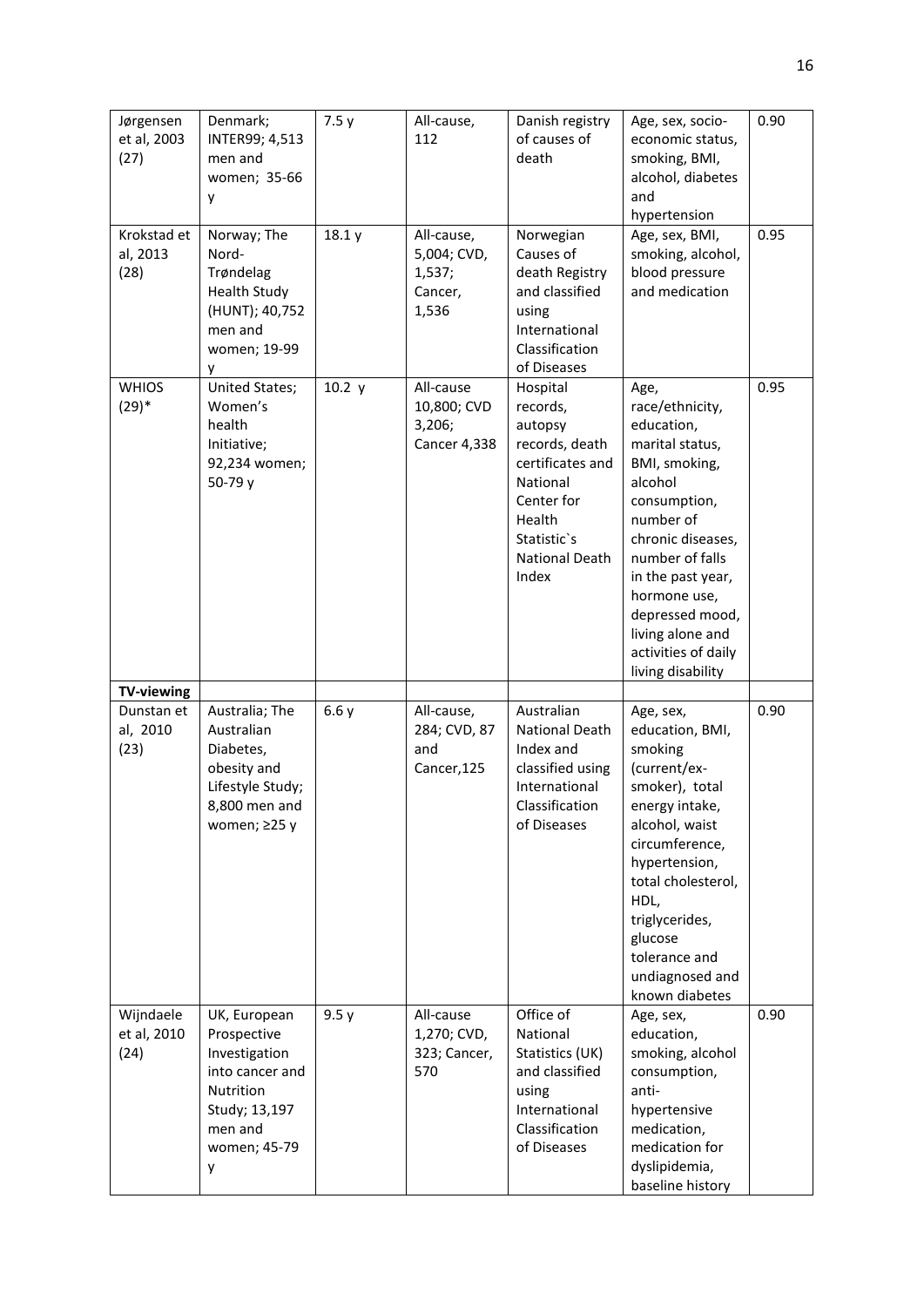|                                 |                                                                                                               |       |                                                          |                                                                                                                                                                 | of diabetes,<br>family history of<br>CVD and cancer                                                                                                                                                                    |      |
|---------------------------------|---------------------------------------------------------------------------------------------------------------|-------|----------------------------------------------------------|-----------------------------------------------------------------------------------------------------------------------------------------------------------------|------------------------------------------------------------------------------------------------------------------------------------------------------------------------------------------------------------------------|------|
| Ford et al,<br>2012 (25)        | United States;<br>National Health<br>and Nutrition<br>Examination<br>Survey; 7,350<br>men and<br>women; ≥20 y | 5.8y  | All-cause,<br>542                                        | <b>National Death</b><br>Index and<br>classified using<br>International<br>Classification<br>of Diseases                                                        | Age, gender,<br>race education,<br>smoking,<br><b>Healthy Eating</b><br>Index score                                                                                                                                    | 0.90 |
| Matthews<br>et al, 2012<br>(16) | United States;<br>NIH-AARP Diet<br>and Health<br>Study; 240,814<br>men and<br>women; 50-71<br>٧               | 8.5y  | All-cause,<br>17,044; CVD,<br>4,684;<br>Cancer,<br>7,652 | <b>Social Security</b><br>Administration<br>and the<br><b>National Death</b><br>Index                                                                           | Age, sex, race,<br>education, BMI,<br>smoking, and<br>diet                                                                                                                                                             | 0.95 |
| Kim et al,<br>2013 (20)         | <b>United States;</b><br>Multiethnic<br>Cohort Study;<br>134,596 men<br>and women;<br>45-75 y                 | 13.7y | All-cause,<br>19,143; CVD,<br>6,535;<br>Cancer,<br>6,697 | Death<br>certificate<br>linked to<br><b>National Death</b><br>Index and<br>classified using<br>International<br>Classification<br>of Diseases                   | Age, sex<br>race/ethnicity,<br>education,<br>smoking history,<br>history of<br>diabetes or<br>hypertension,<br>energy intake<br>and alcohol<br>consumption                                                             | 0.95 |
| Matthews<br>et al, 2014<br>(22) | <b>United States;</b><br>Southern<br>Community<br>Cohort Study;<br>63,308 men<br>and women;<br>40-79 y        | 6.4y  | All-cause,<br>5,007; CVD,<br>1,376;<br>Cancer,<br>1,227  | <b>Social Security</b><br>Administration<br>and the<br><b>National Death</b><br>Index and<br>classified using<br>International<br>Classification<br>of Diseases | Age, sex, source<br>of enrolment,<br>race, education,<br>income, marital<br>status,<br>occupational<br>status,<br>comorbid<br>conditions,<br>alcohol<br>consumption,<br>smoking history,<br>BMI, and sleep<br>duration | 0.95 |

BMI, body mass index; CVD, cardiovascular disease; HDL, High density lipoprotein; PAR-Q, Physical Activity Readiness Questionnaire;

\*data downloaded from https://biolincc.nhlbi.nih.gov/home/ (Accessed January 7th 2016)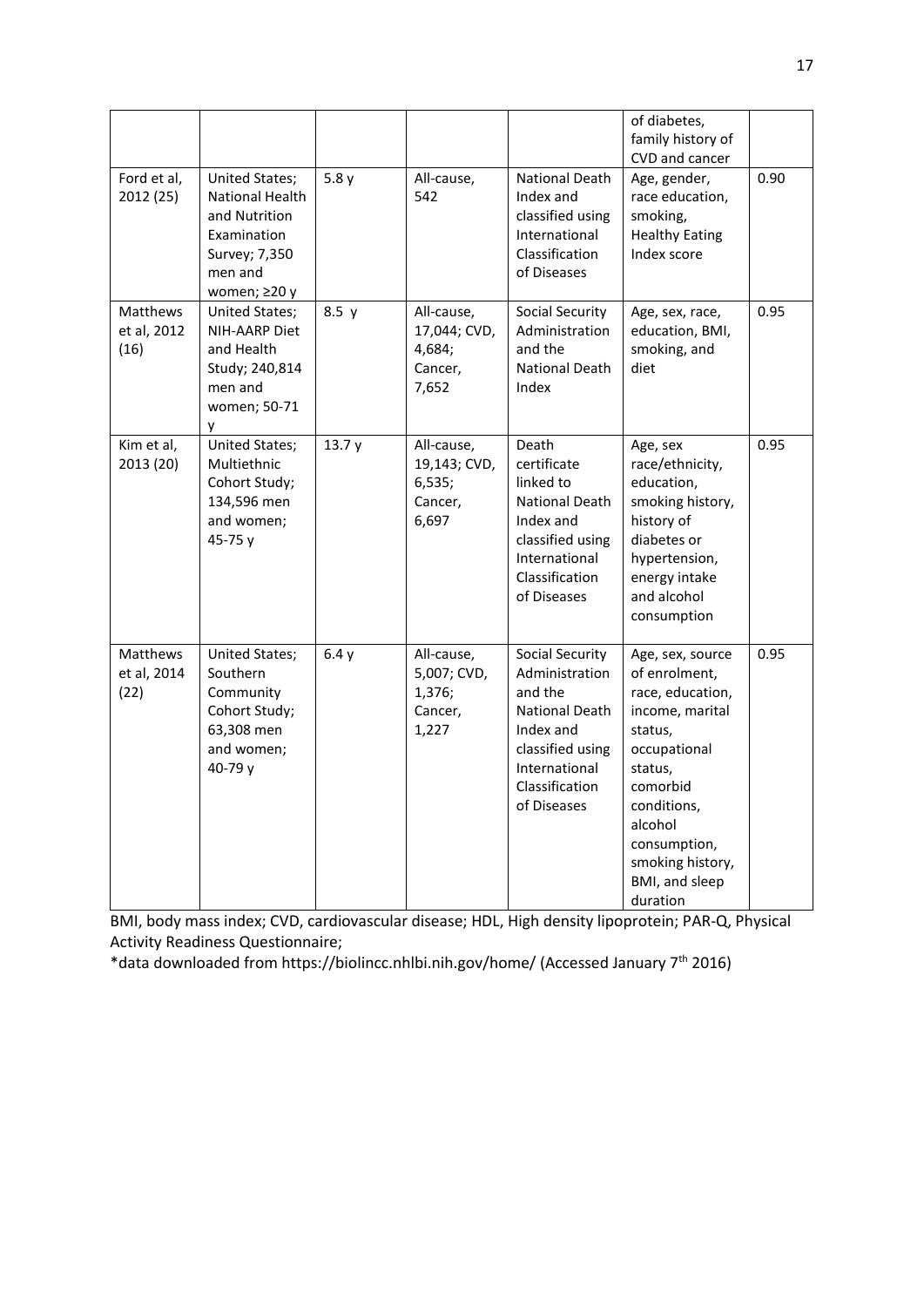Table 2. Meta-analyses of the associations between sitting time and all-cause mortality (N=1,006,091; 84,659 deaths) stratified by quartiles of physical activity**.** The reference categories are the groups with <4 h/day of sitting for all quartiles of physical activity.

| Quartiles of<br>PA * (MET-<br>$h/w$ ) | . <del>.</del><br>Sitting time (h/day) |                     |                     |                     |  |  |
|---------------------------------------|----------------------------------------|---------------------|---------------------|---------------------|--|--|
|                                       | <4                                     | $4 - 6$             | $6 - 8$             | >8                  |  |  |
| $\leq$ 2.5                            | $1$ (REF)                              | 1.08(1.04, 1.12)    | 1.09(1.05, 1.14)    | 1.27(1.22, 1.32)    |  |  |
|                                       | $(N=76,212; 6,646)$                    | $(N=48,613; 5,224)$ | (N=66,839; 5,820)   | $(N=60,730; 6,018)$ |  |  |
| 16                                    | $1$ (REF)                              | 1.04(1.00, 1.07)    | 1.06(1.02, 1.10)    | 1.12(1.07, 1.17)    |  |  |
|                                       | (N=77,651; 7,221)                      | $(N=73,444; 7,873)$ | (N=51,263; 5,322)   | $(N=60,838; 5,012)$ |  |  |
| 30                                    | $1$ (REF)                              | 1.05(1.01, 1.10)    | 1.03(0.98, 1.08)    | 1.10(1.04, 1.16)    |  |  |
|                                       | (N=75,365; 5,387)                      | $(N=63,959; 5,489)$ | (N=48,292; 3,504)   | (N=52,576; 3,487)   |  |  |
| >35.5                                 | $1$ (REF)                              | 1.00(0.96, 1.04)    | 1.01(0.97, 1.06)    | 1.04(0.98, 1.10)    |  |  |
|                                       | (N=90,762; 6,208)                      | $(N=65,976; 5,268)$ | $(N=49,715; 3,565)$ | $(N=43,856; 2,717)$ |  |  |

\*median upper boundary for Q1-3 and lower boundary for Q4 in MET-h/w. The equivalent amount of time spent in moderate intensity activity are; ≈5 min/d (Q1); 25-35 min/d (Q2); 50-65 min/d (Q3) and 60-75 min/d (Q4).